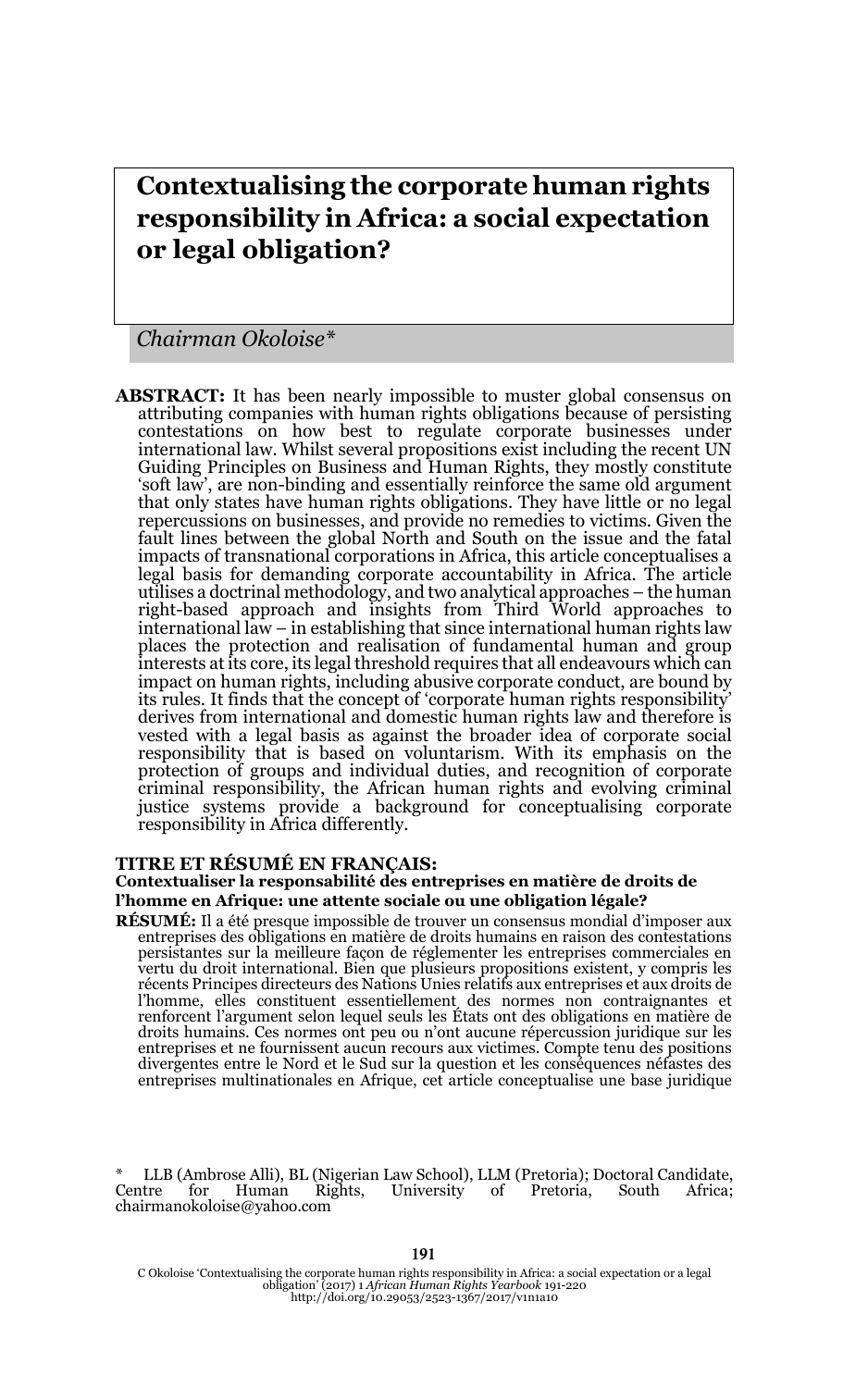#### 192 *Okoloise/Corporate human rights responsibility in Africa*

pour exiger la responsabilité de ces entreprises en Afrique. L'article utilise une méthodologie doctrinale et deux approches analytiques – l'approche fondée sur les droits de l'homme et les approches tiers-mondistes du droit international – pour<br>établir qu'étant donné que le droit international des droits de l'homme place la<br>protection et la réalisation des intérêts fondamentaux humai son seuil légal exige que tous les efforts qui peuvent avoir un impact sur les droits de l'homme, y compris les comportements abusifs des entreprises, soient soumis à ses règles. L'article constate que le concept de 'responsabilité des entreprises en matière de droits de l'homme' découle du droit international et national des droits de l'homme et est donc doté d'une base juridique au contraire de la conception plus large de responsabilité sociale des entreprises fondée sur le volontarisme. En mettant l'accent sur la protection des groupes et les devoirs individuels et la reconnaissance de la responsabilité pénale des entreprises, le système africain de droits de l'homme et la justice pénale évolutive fournissent un contexte pour conceptualiser différemment la responsabilité des entreprises en Afrique.

KEY WORDS: corporate responsibility, corporate accountability, human rights, social expectation, legal obligation, Africa

#### **CONTENT:**

| $\mathcal{P}$  |                                                                             |  |
|----------------|-----------------------------------------------------------------------------|--|
|                | Definition and theories of corporate human rights responsibility 196<br>2.1 |  |
|                | The corporate 'responsibility' to respect human rights – an implied<br>2.2  |  |
|                |                                                                             |  |
| 3              |                                                                             |  |
| $\overline{4}$ |                                                                             |  |
| $5^{\circ}$    |                                                                             |  |
|                |                                                                             |  |

## **1 INTRODUCTION**

The unregulated pursuit of business objectives very often results in an adverse human rights impact on society. When undertaken without due regard for its potential impact on society, the corporate desire to maximise profit and minimise cost in the use of labour, land and services can lead to avoidable grievances.1 Businesses are generally obliged to pursue policies that 'are desirable in terms of the objectives and values of society'.<sup>2</sup> But this is hardly so in Africa where many transnational corporations (TNCs) have come under heavy criticisms for their poor labour conditions, inadequate compensation for land resource acquisition and use, poor consultations with local communities, forced displacement, environmental pollution, and the destruction of the sacred heritages of communities.3 Undoubtedly, corporate businesses are entitled to pursue the legitimate interests of

<sup>&</sup>lt;sup>1</sup> S Deva 'Companies must strike a balance between human rights and need for profits' *South China Morning Post* 5 August 2014 http://www.scmp.com/comment/article/ 1567010/companiesmust-strike-balance-between-human-rights-andneed-profits (accessed 26 May 2017).

<sup>2</sup> HR Bowen *Social responsibilities of the businessman* (2013) 6.

<sup>3</sup> JL Černič 'Corporations and human rights: towards binding international legal obligations' in MK Sinha (ed) *Business and human rights* (2013) 1 8; NMC Jägers & MJC Van der Heijden 'Corporate human rights violations: the feasibility of civil recourse in the Netherlands' (2008) 33 *Brooklyn Journal of International Law* 833 833-834; B Freeman *et al* 'A new approach to corporate responsibility: the Voluntary Principles on Security and Human Rights' (2001) 24 *Hastings International and Comparative Law Review* 423 426.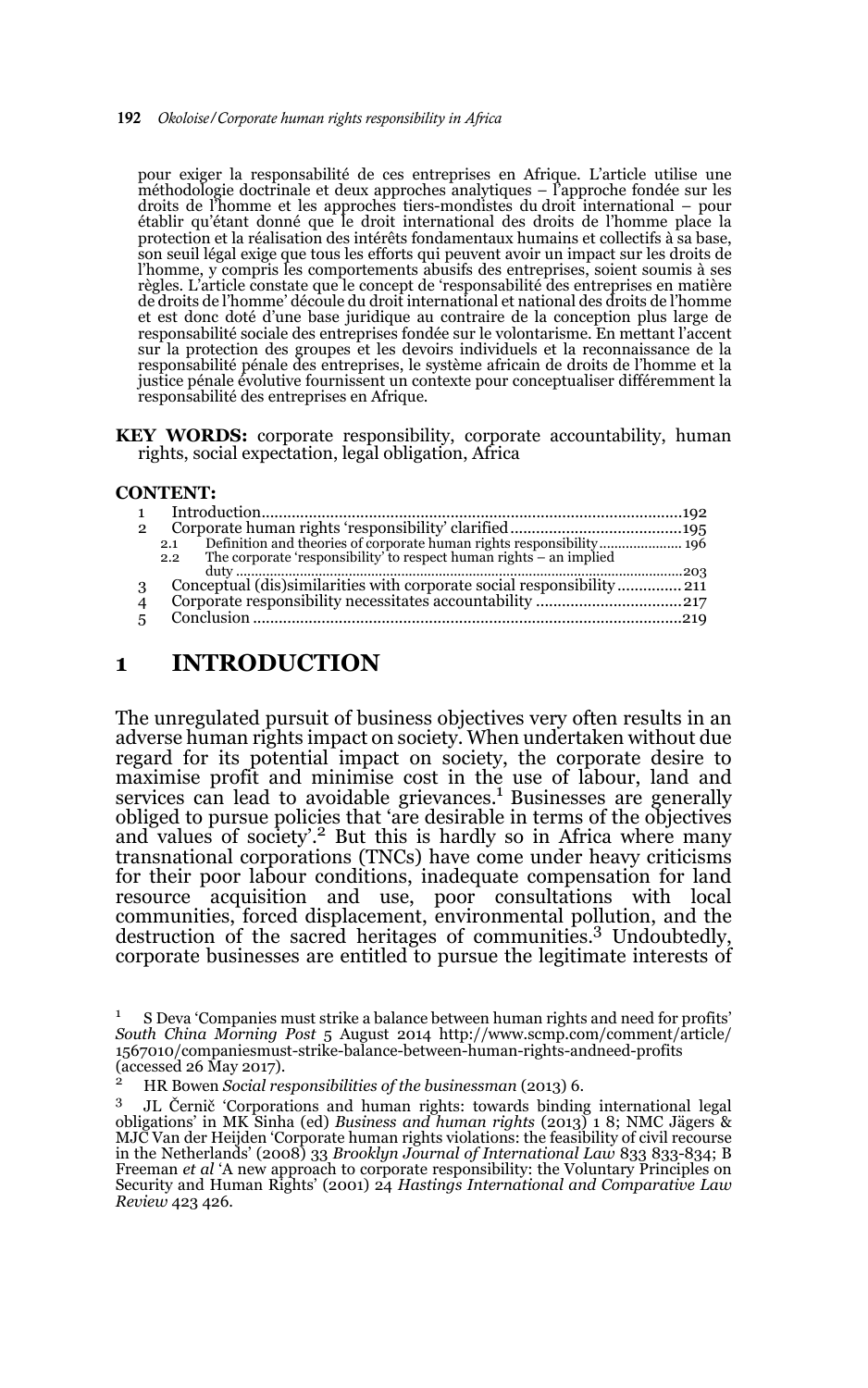their primary stockholders, but they must do so with due regard for the rights and interests of those on whom their activities may have a negatively impact. They cannot ignore the foreseeable risks they pose to the society, $4$  which equally has the legitimate corresponding expectations that business activities are to be conducted without injuries to third parties, and that where injuries do occur, they are reduced to the barest minimum.

The conceptualisation of corporate responsibility for human rights responds to the urgent need to strike a delicate balance between the competing interests of society and business.5 It is an attempt to construct some form of civilised response that imposes a measure of answerability on businesses for human rights risks to third parties that are otherwise avoidable or may be mitigated. The basic idea is to make businesses avoid the snares of 'making opportunistic concessions to the most vociferous demands' and act in an informed and responsible manner.<sup>6</sup> If corporate objectives are to be justified, they should be such that benefit the entire society rather than just the owners and managers of enterprises.7 But the equilibrium needed for the harmonisation of corporate economic interests with the public's human rights concerns perhaps oscillates somewhere between the legitimate expectations of society and the protection and remedies afforded to victims. Hence, the most fundamental point of conceptual contestation has been the definitive basis for the apportionment of human rights responsibility as a standard of conduct to corporate businesses.

Attempts by scholars to justify each principled position have split the debate on the source of corporate responsibility; frequently questioning whether it is merely a social expectation based on voluntary business conduct or rooted in existing human rights law.<sup>8</sup> This conceptual dialectic raises the following pertinent questions: First, are businesses legally bound to observe human rights or merely obliged to do so as a form of earning their social licence to operate? Second, does the theorisation of corporate responsibility mean that businesses can be held accountable for human rights breaches by victims or merely conveys an idea of loose responsibility without answerability? Thirdly, does the appropriation of responsibility to businesses reduce the role of the state in human rights protection or complements it? These questions provoke an inquiry into the conceptual basis of the corporate responsibility idea altogether, notwithstanding the outright disagreements among scholars.

<sup>4</sup> Bowen (n 2 above) 4-5.

<sup>5</sup> Business, in this context, is broadly defined as the economic activity that the corporation undertakes for profit.

<sup>6</sup> KM Leisinger 'On corporate responsibility for human rights' (2006) *Novartis Foundation for Sustainable Development* 1 7.

 $\frac{7}{8}$  Bowen (n 2 above) 5.

<sup>8</sup> JG Ruggie *Just business: multinational corporations and human rights* (2013) xvii.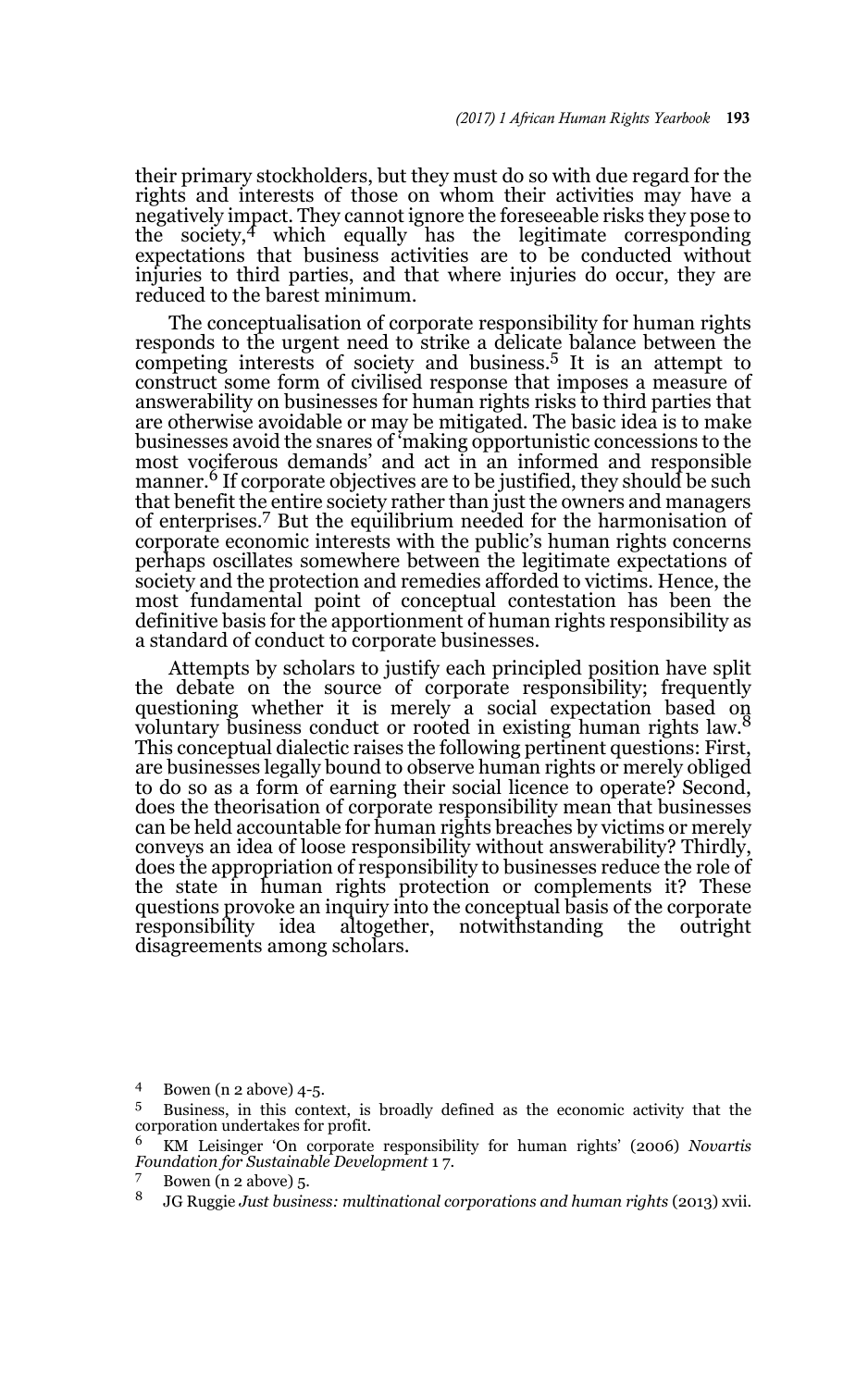Indeed, many factors, including context, ideological leanings, the North-South divide<sup>9</sup> as reflected in scholars' academic background and legal writings, and the respective approaches to international law scholarship, have influenced and intensified the unending debates. As Mutua aptly notes, academics are very often 'the subject of intellectual bias and normative location'.10 These divergences and opinion shifts even more necessitate that the debate must be contextualised. In Africa, where collective values supersede individual interests, the African human rights and criminal justice systems protect individual and group concerns, recognise duties as correlative of rights, and increasingly anticipate a broader regime of accountability that encapsulates atrocious corporate conduct.11 This paper therefore suggests that context and the victims of corporate human rights abuse are central to any determination of the basis of corporate responsibility in view of the various factors that have shaped its development.<sup>12</sup>

Two propositions are relevant to this discussion. First, this paper suggests that corporate responsibility is based on the notion that domestic and international human rights guarantees imply corresponding obligations from all – individuals, corporate entities and the government – to respect human rights and freedoms. It is unviable to argue otherwise that rights and freedoms are guaranteed only against the state when they can very easily be violated by fellow individuals, groups and corporate bodies. Second, this paper suggests that corporate responsibility is based not on voluntarism but on law. Voluntarism may be a useful complement, not an alternative. Since human rights are guaranteed by international and domestic law, they must be enforceable against all who threaten its protection and realisation. This proposition presupposes it futile to have a responsibility that is unenforceable at law because it contradictorily puts the requirement of accountability and remediation almost entirely at the discretion of corporate violators, and does not ultimately address the concerns of victims. At law, the existence of a right must give rise to a remedy. This is aptly captured by the Latin maxim: *ubi jus, ibi remedium* (where there is a right, there is a remedy). Equally wellestablished is the international law principle that a wrongful act must give rise to reparation. So, the idea of responsibility must place at its core accountability for corporate wrongs and, possibly, the compensation of victims by abusive corporations.

Accordingly, this paper adopts two essential approaches in its attempt to not only contextualise the subject but in seeking a legal construction of its basis. It relies, first, on the human rights-based

 $12$  Černič (n 3 above) 4.

<sup>9</sup> United Nations Commission on Human Rights (UNCHR) 'Human Rights and human responsibilities' [prepared by Miguel Alfonso Martinez] E/CN.4/2003/105 20 (17 March 2003) http://www.concernedhistorians.org/content\_files/file/TO/278.pdf  $\frac{10}{10}$  M Mutus  $\frac{1}{10}$  M Mutus  $\frac{1}{10}$ 

<sup>10</sup> M Mutua 'Human rights in Africa: the limited promise of liberalism' (2008) 51 *African Studies Review* 17 18.

<sup>&</sup>lt;sup>11</sup> African Charter on Human and Peoples' Rights; article 31 of the African Charter on the Rights and Welfare of the Child; article 46C of the Protocol on Amendments to the Protocol on the Statute of the African Court of Justice and Human Rights.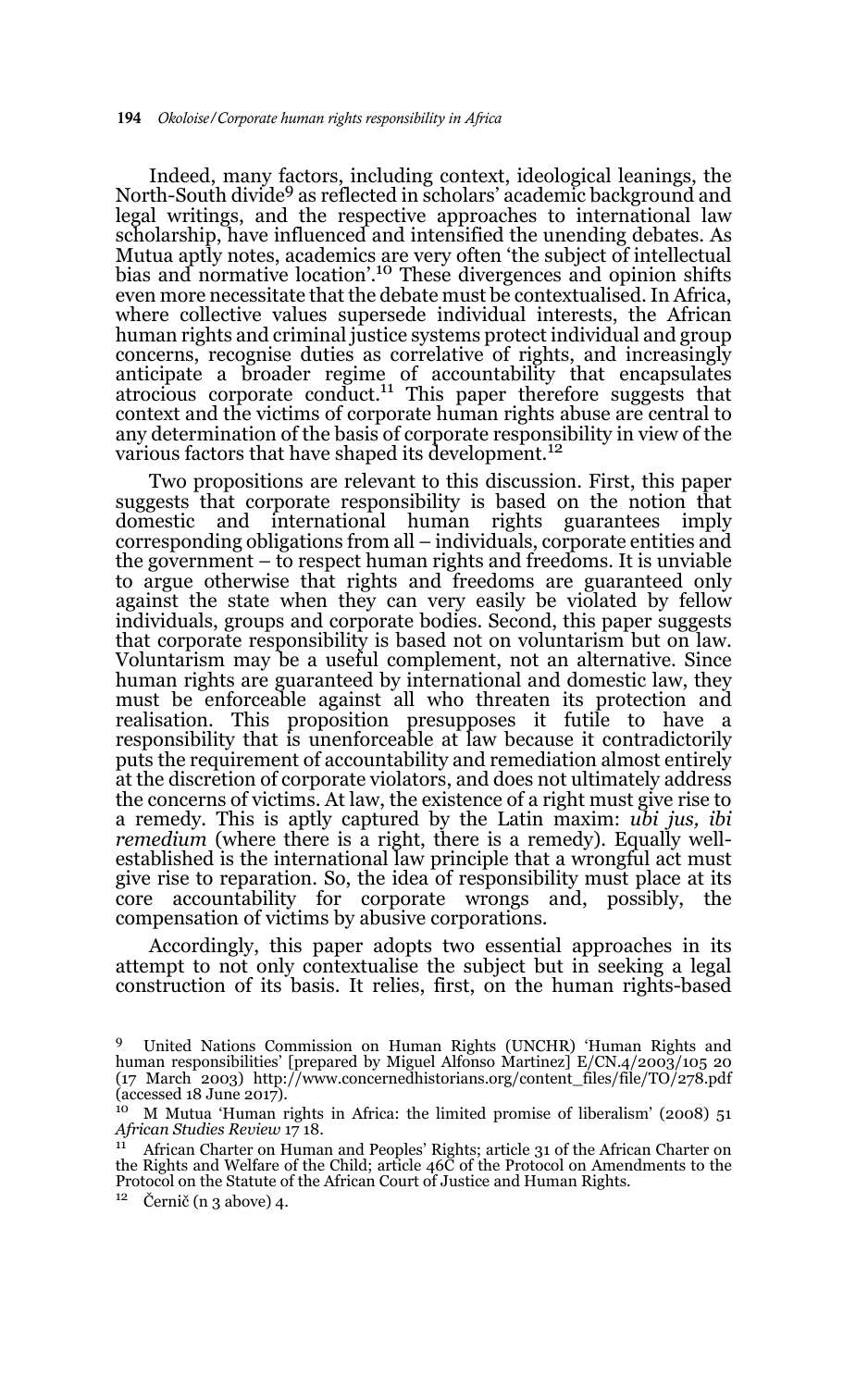approach by showing that the victim as a human being with the inherent right to dignity – rather than the corporation – must be the centrepiece of any determination of the corporate responsibility for human rights.<sup>13</sup> It suggests that the seeming lack of attention to the impact of abusive corporate conduct on individuals and groups frustrates the whole idea of corporate human rights responsibility. Secondly, it adopts the Third World approach to international law in arguing that the 'dynamics of difference' in terms of the socio-political and legal structures between the global North and South substantially influences and perpetuates the differing conceptualisation of corporate human rights responsibility.<sup>14</sup> Essentially, the study is desk-based and relies on the legal analysis of existing literature on human rights and business in contributing to this controversial discourse.

In terms of structure, the paper problematises, in the introductory section, the conflicting conceptualisation of corporate responsibility and the need for proportional harmonisation between the social construction of the idea and its legal fortification in the African context. Section two undertakes a definitional and theoretical clarification of the corporate responsibility to respect human rights. Section three evaluates the established but differentiated notion of corporate social responsibility, which is predicated on voluntarism – a conceptual 'misfit' in international human rights lexicon. Section four enunciates that the corporate responsibility is driven by the ideal of justice for victims of corporate abuse and the legal accountability of corporate violators. This section also clarifies the role of the state and businesses as unequal human rights duty-bearers. The fifth section concludes by summarising the arguments in this paper and making a case for normative review at different governance levels to reflect this proposed understanding of corporate human rights responsibility.

# **2 CORPORATE HUMAN RIGHTS 'RESPONSIBILITY' CLARIFIED**

Business involvement in human rights abuse is not a novel occurrence. Corporate businesses can and do, in fact, violate human rights. In Africa, the footprints of corporate human rights violations are traceable to the transatlantic slave trade more than 400 years ago.<sup>15</sup> Corporations were instrumental to Africa's colonialisation and the brutal human rights violations that marked its imperial domination. According to Černič, 'more than 40 European corporations were involved in facilitating the slave trade or controlling colonised

<sup>13</sup> A Cornwall & C Nyamu-Musembi 'Putting the "rights-based approach" to development into perspective' (2004) 25 *Third World Quarterly* 1415 1417-1418.

<sup>&</sup>lt;sup>14</sup> JT Gathii 'TWAIL: a brief history of its origins, its decentralized networks, and a tentative bibliography' (2011) 3 *Trade Law and Development* 31; A Anghie *Imperialism, sovereignty and the making of international law* (2007) 26 29, 186-189.

<sup>15</sup> S Khoury & D Whyte *Corporate human rights violations: global prospects for legal action* (2017) 136; Černič (n 3 above) 8.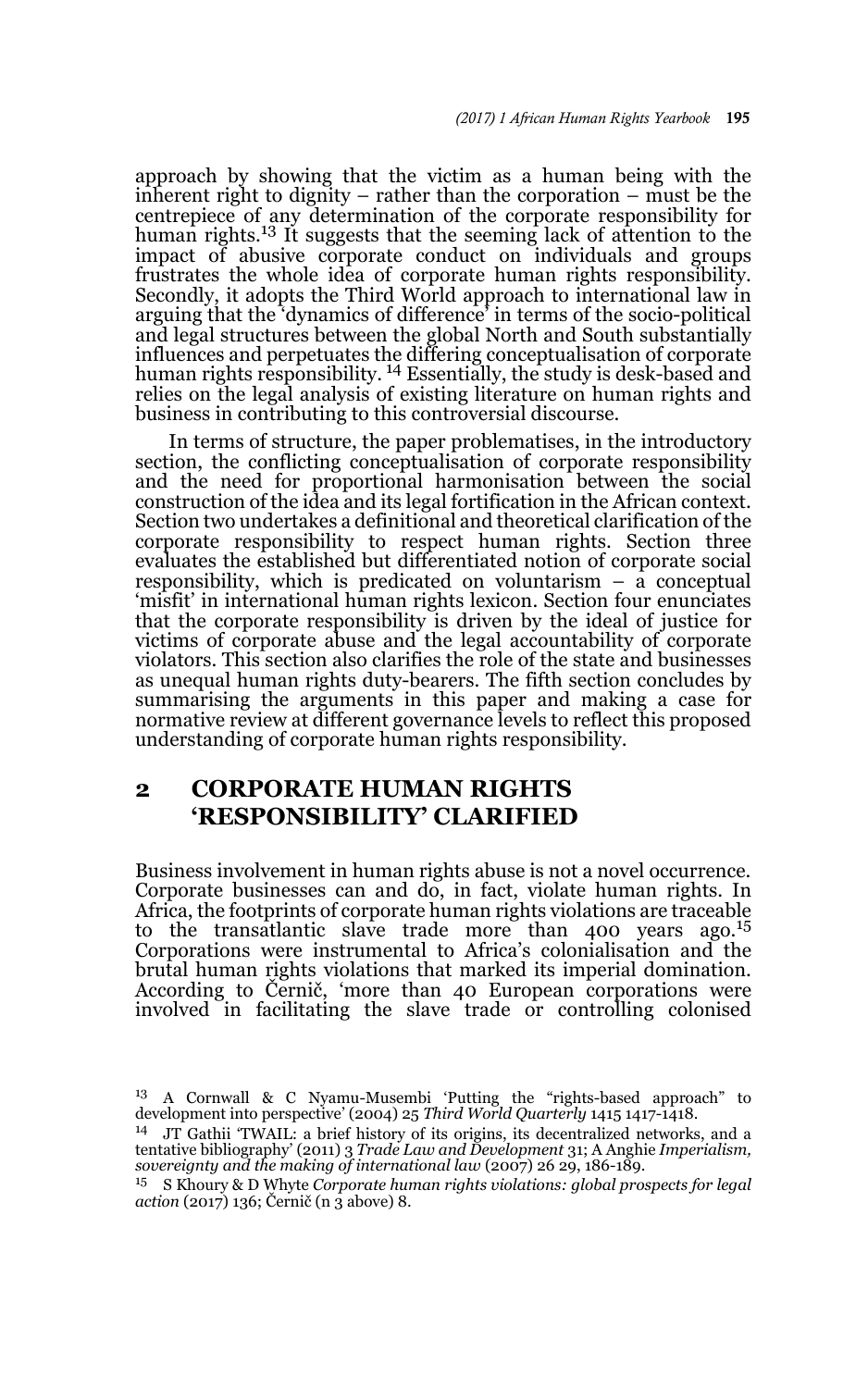territories.'16 They practiced or were involved in racial differentiation and discrimination, forced and exploited labour, torture, and inflicting harms on the spiritual and cultural life of the people. Many African societies still suffer from the vestiges not only of the slave trade and colonialism but the violations themselves. Even after independence, TNCs have continued to thrive on profits tainted by armed conflicts, extra-judicial killings, large-scale bribery and, very often, poor labour<br>conditions in Africa.<sup>17</sup> What is relatively different, however, is how violations involving corporate actors can be holistically addressed.<sup>18</sup> And so, the issue about corporate responsibility and accountability for human rights violations borders on the determination whether it is an obligation voluntarily assumed by corporations or a legal obligation arising from already existing international human rights standards.

### **2.1 Definition and theories of corporate human rights responsibility**

Human rights are the basic rights guaranteed to every individual everywhere in the world by virtue of being a human being. They are grounded on the principle of respect for the individual;<sup>19</sup> and are premised on the fundamental supposition that every human being is a rational being worthy of dignity and respect. Viljoen defines human rights as a peculiar kind of moral claim that all human beings may invoke or 'the manifestation of these claims in positive law'.20 To a large extent, human rights depend on domestic constitutions and international human rights provisions for their protection and enforcement. Since the aftermath of the Second World War, several human rights instruments have been adopted at the global, regional and domestic levels. The Universal Declaration of Human Rights 1948 (Universal Declaration) is the first international human rights instrument adopted by the United Nations (UN) as 'a common standard of achievement for all peoples and all nations'. It recognises the universality, indivisibility, interrelatedness and interdependence of human rights. Consequently, it makes no distinction or categorisation of rights or obligations. However, ideological differences and rivalries

<sup>20</sup> F Viljoen *International human rights law in Africa* (2012) 3.

 $16$  Černič (n 3 above) 8.

<sup>17</sup> Khoury & Whyte (n 15 above) 136-137; C Kabemba 'Undermining Africa's wealth' 2 March 2014 http://www.osisa.org/economic-justice/blog/undermining-africas-wealth (accessed 17 June 2017); J Sarkin 'The coming of age of claims for reparations for human rights abuses committed in the South' (2004) 1 *Sur Revista Internacional de Direitos Humanos* 66 71.

<sup>18</sup> Černič (n 3 above) 8; United Nations Human Rights Council 'Report of the Special Representative of the Secretary-General on the Issue of Human Rights and Transnational Corporations and Other Business Enterprises, John Ruggie – Guiding<br>Principles on Business and Human Rights: Implementation of the United Nations<br>"Protect, Respect and Remedy" Framework' UN Doc A/HRC/17/31 (21 principles 12-13.

 $19$  MK Sinha 'Business and human rights: an Indian perspective' in Sinha (n 3 above) 52; United for Human Rights 'Human rights defined' http://www.humanrights.com/ what-are-human-rights/ (accessed 19 June 2017).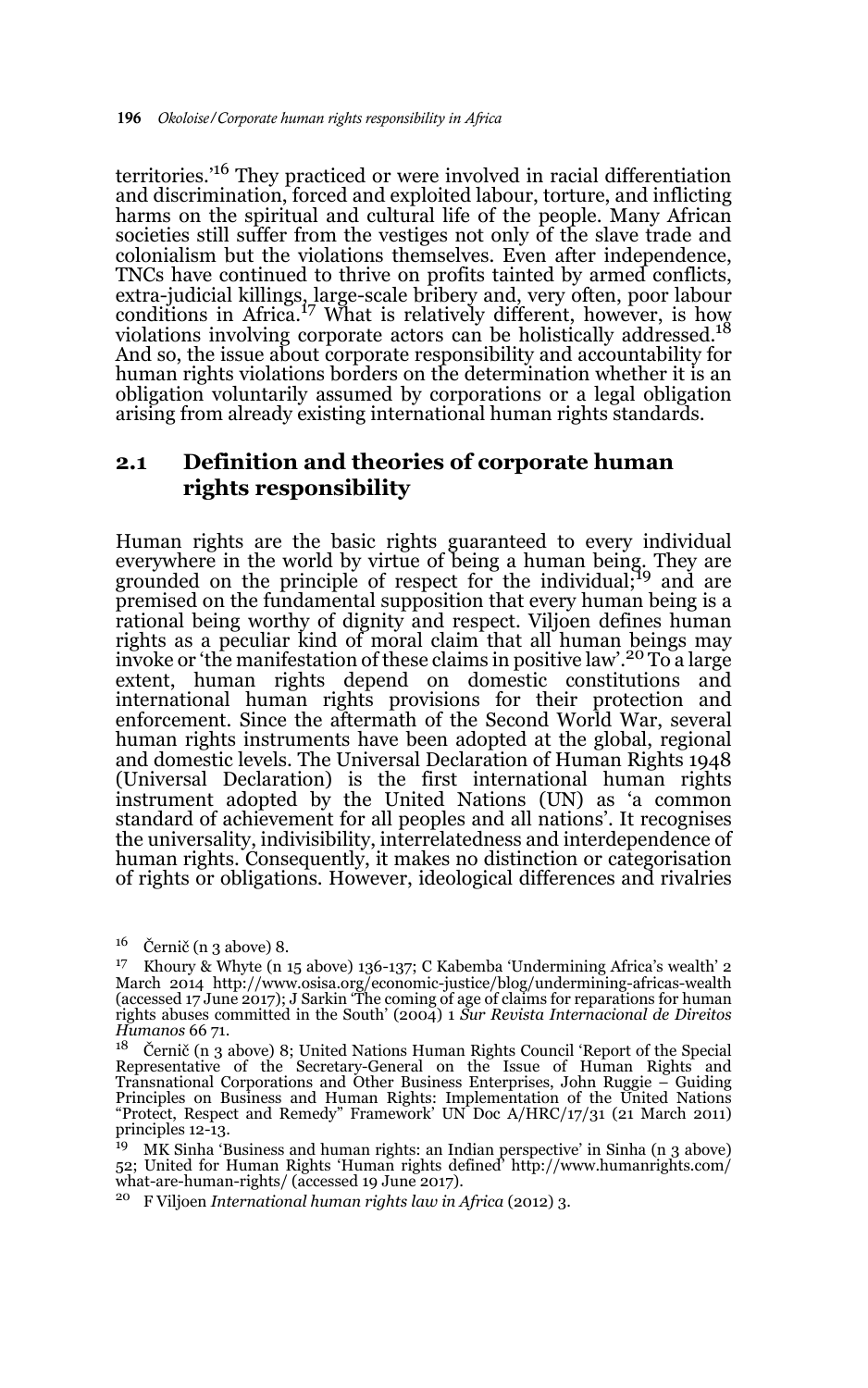between the pre-Cold War West and East blocs led to the categorisation of rights and the adoption of two separate binding instruments in 1966: The International Covenant on Civil and Political Rights (ICCPR) and the International Covenant on Economic, Social and Cultural Rights (ICESCR). These instruments – the Universal Declaration, the ICCPR with its optional protocols and the ICESCR – jointly make up the 'International Bill of Rights'. Africa, Europe, and the Americas have their respective human rights treaties.

Like human beings, a corporation is a person in law. It is a business entity established under law to 'act as a single person distinct from its shareholders'.<sup>21</sup> It can exercise rights and, subject to the terms of its incorporation, may exist indefinitely. The primary goal of a corporate business is to make profit for the benefit of its stockholders – shareholders and creditors. Corporations provide goods and services to the public and are regulated by the laws of the state where they operate. Like individuals and groups, they depend on the protection of the Constitution and laws of the land to secure access and rights to land resources, the commodities they produce, and the properties they acquire. They are equally bound to operate within the confines of law.

The integration of the world market economy and the effects of globalisation have seen the expansion of corporate businesses beyond the shores of the home state. These have spurred the increasing participation of corporations on the international scene and, with much wealth, their steady rise in power and influence. Today, many corporations are richer and more powerful than many states in the developing world, particularly in Africa,22 and are providing services previously delivered by governments. The negative impact of their wealth and power is being felt by not just weak African states but also individuals and host communities in form of human rights violations. Whilst states have the primary obligation for human rights,<sup>23</sup> the growing incidences of corporations' alleged involvement in human rights infractions have erupted the debate that corporations should bear some degree of responsibility. Weeramanty states as follows:<sup>24</sup>

Indeed, the economic power of several individual multinationals is greater than that of more than three-quarters of the nation States of the world. But it is power<br>which they wield in the territory of the developing countries, without any<br>responsibility or accountability. It is therefore contrary to a principle which postulates that power without responsibility is anathema to the democratic ideal.

<sup>21</sup> BA Garner (ed) 'Corporation' in *Black's Law Dictionary* 9th ed (2009) 391.

 $22$  Sinha (n 19 above) 60.

 $23$  C Odinkalu 'Back to the future: the imperative of prioritising for the protection of human rights in Africa' (2003) 47 *Journal of African Law* 1 2.

<sup>24</sup> CG Weeramantry 'Human rights and the global marketplace' in L Henkin & CG Weeramantry 'Keynote addresses' (1999) 25 *Brooklyn Journal of International Law* 27 41.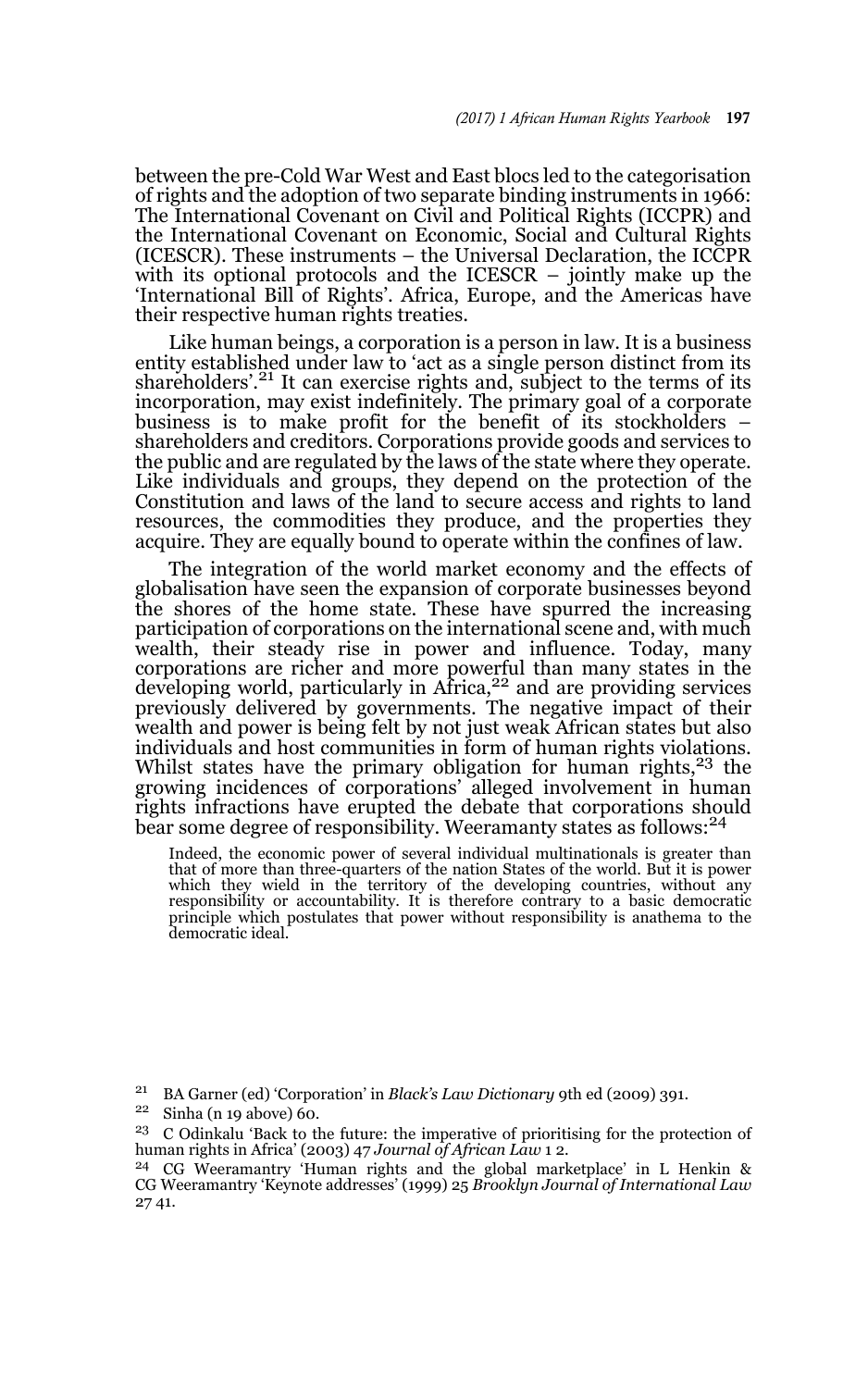By itself, the term 'responsibility' means the fact of being accountable for something. It is 'the state or fact of being responsible, answerable, or accountable for something within one's power, control, or management.'25 It presages an obligation to satisfactorily perform a task that must be fulfilled, the failure of which elicits a penalty.<sup>26</sup> But what is 'corporate responsibility'? Does it have any significance for human rights law? There is currently no precise definition of the term. As such, a definition within context may suffice. Plainly, the term suggests that corporate businesses have an obligation to pursue objectives that are in line with specific rules and principles, failing which they may be held accountable. Rules and principles, in this context, include written or established rules of conduct that are codified in domestic law and international human rights principles. Selfimposed responsibility, which is subject to discretionary compliance and against which no accountability is due, arguably, raises a difficulty of assessment, due to its lack of objective standard to measure compliance. Against this background, the idea of corporate responsibility will be weighed and assessed in the context of established rules.

Ideally, human rights principles are often couched in the language of state obligations. They do not expressly impose human rights duties or responsibilities on corporations towards individuals. The duty to protect, respect, and fulfil human rights is basically that of the state. This is because the state has enormous control over the individual and was the traditional violator of the individual's dignity. Today, it is no longer vigorously contested that corporations are co-violators of human rights. Since the era of globalisation, the massive expansion of corporate business frontiers beyond the boundaries of the nation-state has been unmatched by effective regulation. Local laws are inapplicable beyond national boundaries unless to nationals on foreign soil. Similarly, public international law applies principally to state relations. The ability of corporations to operate on a transboundary basis meant that they could invariably go below the radar of international and domestic regulation. It has been reported that corporate-related violations 'occurred, predictably, where governance challenges were<br>greatest',<sup>27</sup> especially in regions with a history of conflic<u>t,</u> high level of corruption and weak rule of law system, such as Africa.<sup>28</sup>

With this in mind, the idea of corporate human rights responsibility (CHRR) is predicated on the argument that with the protection of legal

<sup>25</sup> Dictionary.com 'responsibility' in *Dictionary.com Unabridged* Random House Inc http://www.dictionary.com/browse/responsibility (accessed 20 June 2017). In this sense, it is synonymous with 'answerability' or 'accountability'.

<sup>26</sup> BusinessDictionary.com 'responsibility' WebFinance, Inc. http://www.business dictionary.com/definition/responsibility.html (accessed 20 June 2017).

<sup>&</sup>lt;sup>27</sup> United Nations Human Rights Council 'Protect, Respect and Remedy: a Framework for Business and Human Rights – Report of the Special Representative of the Secretary-General on the issue of human rights and transnational corporations and other business enterprises, John Ruggie' UN Doc A/HRC/8/5 (7 April 2008) para 16.

<sup>28</sup> T Thabane 'Weak extraterritorial remedies: the Achilles heel of Ruggie's "Protect, Respect and Remedy" Framework and Guiding Principles' (2014) 14 *African Human Rights Law Journal* 43 45.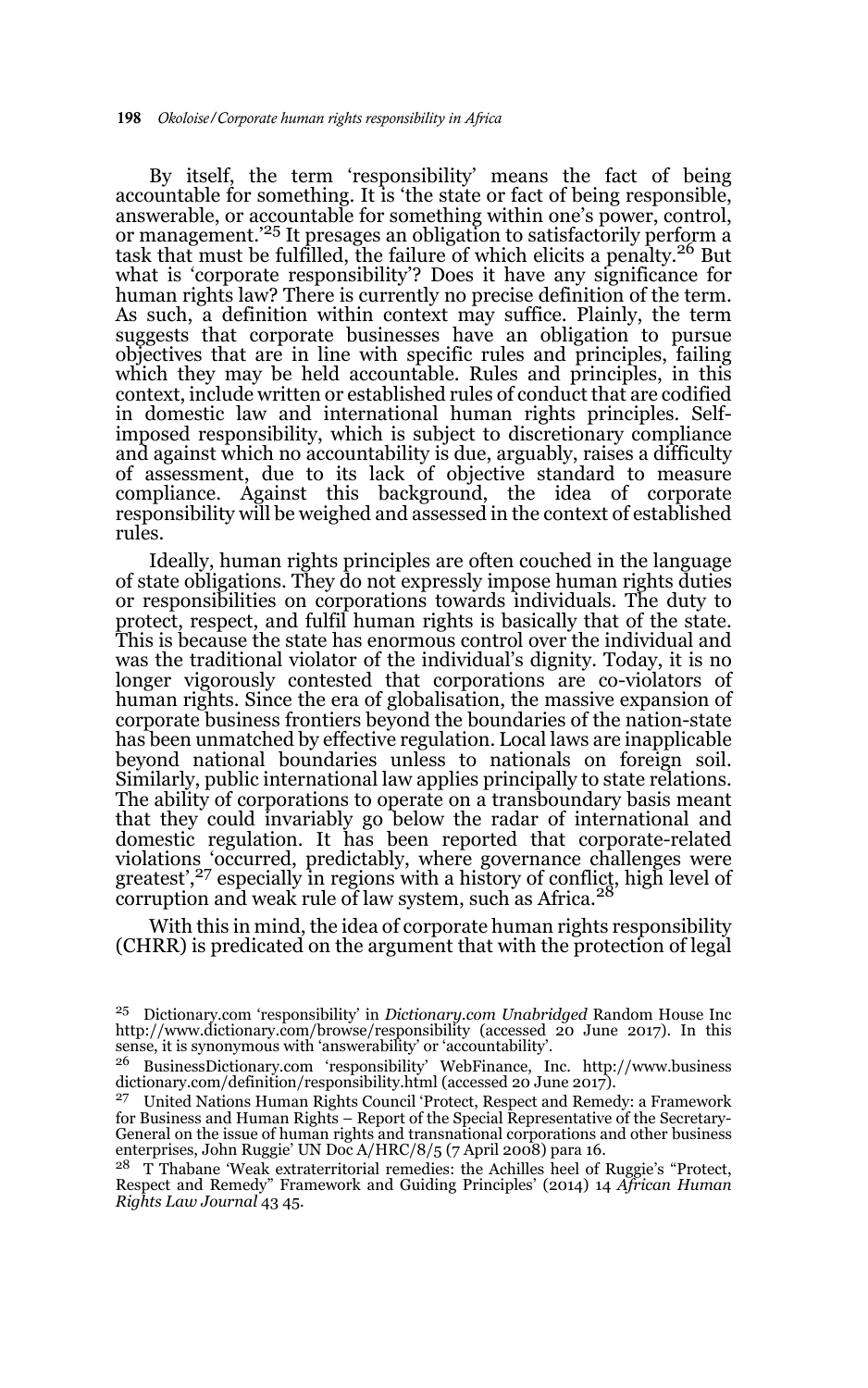rights and freedoms comes correlative duties and responsibilities. Under international human rights law, human rights are considered to have express or implicit corresponding obligations. The United Nations (UN) Special Rapporteur on the Study of Human Rights and Human Responsibilities says that it is not possible to think rights without the correlation of duties: 'Every right, in one way or another, is linked to some obligation or some responsibility, and every time that a duty is fulfilled, it is very likely that the violation of some right is prevented.'<sup>29</sup> Similar, the UN Principles and Guidelines for a Human Rights Approach to Poverty Reduction Strategies clearly states that 'Rights imply duties, and duties demand accountability.<sup>'30</sup> But the suggestion that human rights protection produces correlative duties has been rejected, prominently, by the industrialised states of the global North. They argue that *duty* be construed more broadly to include moral or ethical responsibilities, rather than legal duties; thereby leaving open the debate whether the corporate responsibility for human rights is a legal one, or simply a moral or ethical one.

Accordingly, CHRR as an idea has been subject of conflicting intellectual and definitional propositions. It has been attributed different meanings by different scholars in different jurisdictions under varying contexts. But this should not be. As stated above, it is the responsibility of businesses to observe in their operations human rights principles recognised by domestic and international law.<sup>31</sup> Such principles, existing for the benefit and protection of individuals and groups, constitute aspects of the values of society to be respected by all who live and function in it. As Černič argues, '[t]he protection of human rights is a fundamental value and reflects not only individual interests but also the interests of society as a whole.'<sup>32</sup>

The justification for attributing corporate businesses with legally enforceable human rights responsibility relies on two basic approaches in this paper. First is the human right-based approach, which places the victim of corporate human rights harms at the centre of the debate of corporate responsibility for human rights. It moves away from the traditional notion that 'international norms are created to [only]<br>respond to states' interests and goals,<sup>'33</sup> by presupposing that rights are grounded on legal obligations. According to Khan, former Secretary-General of Amnesty International, 'human rights are rooted in law. Respecting and protecting them was never meant to be an optional extra, a matter of choice. It is expected and required.'34 A cursory look

<sup>29</sup> United Nations Commission on Human Rights (n 9 above) 43.

<sup>&</sup>lt;sup>30</sup> Office of the United Nations High Commissioner for Human Rights 'Principles and Guidelines for a Human Rights Approach to Poverty Reduction Strategies' http:// www.ohchr.org/Documents/Publications/PovertyStrategiesen.pdf (accessed 21 June  $2017$ ).<br> $31 - 11$ 

United Nations Human Rights Council (n 18 above) principle 12.

<sup>32</sup> Černič (n 3 above) 12.

<sup>33</sup> C Fernández de Casadevante Romani 'International law of victims' (2010) 14 *Max Planck Yearbook of the United Nations Law* 219 221.

<sup>34</sup> C Avery 'The difference between CSR and human rights' https://business-humanrights.org/sites/default/files/reports-and-materials/Avery-difference-between-CSR-and-human-rights-Aug-Sep-2006.pdf (accessed 22 June 2017).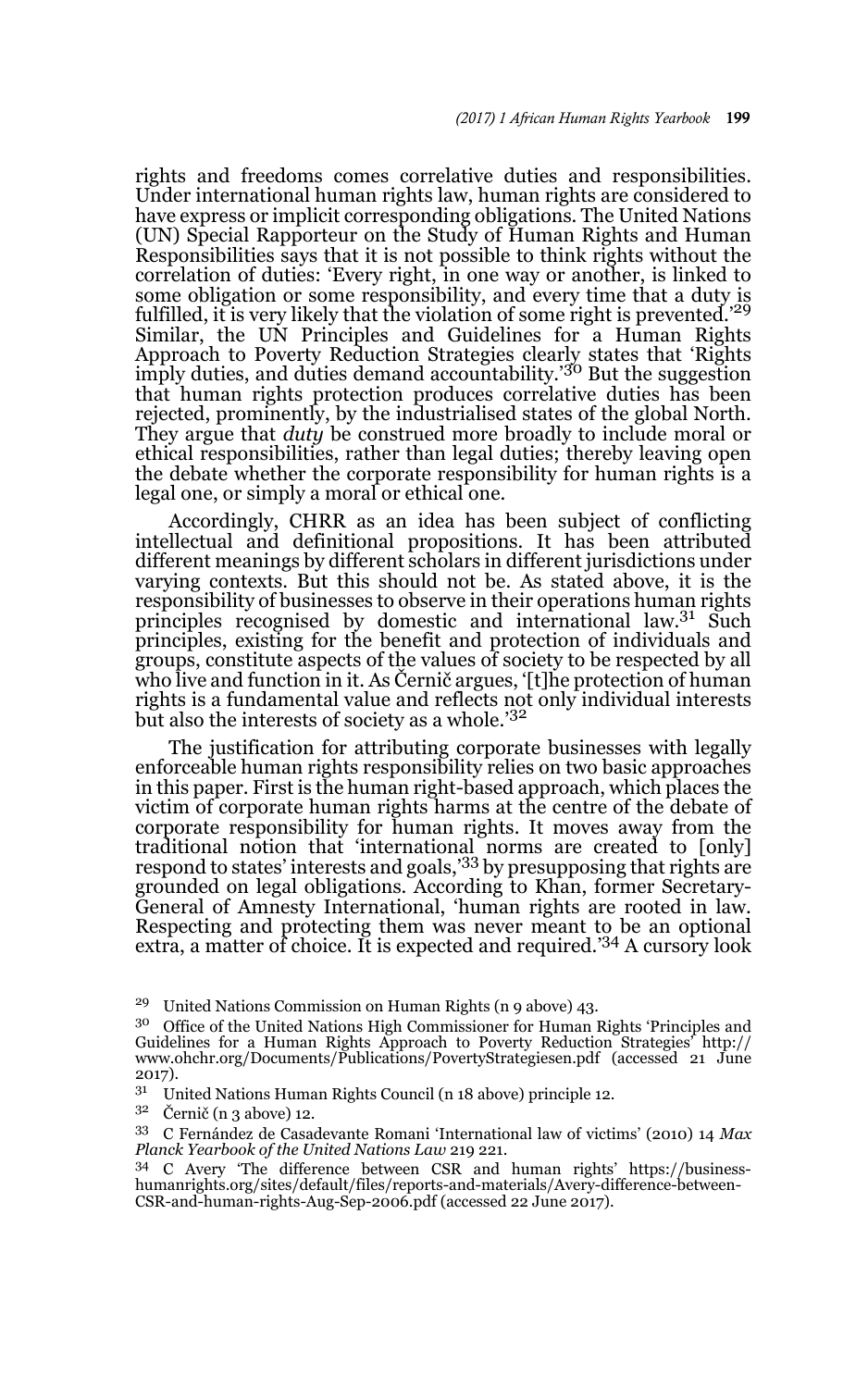at the evolution of international human rights standards will show that they advanced to not only restrict state interference with the individual's fundamental rights and freedoms but also to guarantee protection from harm and address violations of whatever kind and by whomsoever. While society may have a genuine expectation that businesses will comply with human rights, the obligation itself to do so is not predicated on society's expectation but on the threshold of law. To that extent, this approach suggests that if human beings are the object of the international human rights protection regime, then the law is the only objective benchmark for their protection.

Voluntary corporate commitments to observe human rights are, by themselves welcome developments, but their absence does not diminish, in the least, the responsibility of corporate businesses to respect human rights. What makes human rights guaranteed is that violators are accountable for any breach based on the root of the law, rather than on a platter of morality or ethics or voluntarism. In this regard, Černič cautions that the fundamental human rights obligations which corporations are bound to observe are enforceable nationally and internationally, and the lack of their enforcement must not be mistaken for a lack of obligation.<sup>35</sup> In essence, he argues that the corporate obligation to observe human rights exists independently of its enforcement.

The effectiveness of moral commitments or voluntary corporate obligations as a channel for meeting society's human rights expectations depends on the socio-economic and legal context of any society. Human rights protection depends on each country's socioeconomic and legal systems, its character and the varied levels of its development.36 In Africa, the crisis of the post-independence African state in terms of weak institutions, poverty and the inability to forge a common national identity, values and ethos, warranted an objective basis for human rights guarantees, other than the voluntary commitment of its organs of society. So far, the law has been the most potent basis for doing so. Although Zeleza states that human rights in Africa have historically been 'products of concrete social struggles, not simply textual or legal discourse', 37 it is argued that the law has been the only neutral source for securing their protection and their modern conceptualisation on the continent. Odinkalu states rightly that human rights is a normative or value framework that depends for its realisation on differential economic, social, cultural, political, and institutional infrastructure that are proportionate to the evolution of the state. $3^8$ 

<sup>35</sup> JL Černič *Human rights law and business: Corporate responsibility for fundamental human rights* (2010) 27.

<sup>36</sup> L Marcinkutė 'The role of human rights NGO's: human rights defenders or state sovereignty destroyers?' (2011) 4 *Baltic Journal of Law & Politics* 52 74; R Goodman & D Jinks 'How to influence states: socialization and international human rights law' (2004) 54 *Duke Law Journal* 623 634.

<sup>37</sup> PT Zeleza 'The struggle for human rights in Africa' in PT Zeleza & PJ McConnaughey (eds) *Human rights, the rule of law, and development in Africa* (2004) 6.

<sup>38</sup> Odinkalu (n 23 above) 6-7 (emphasis mine).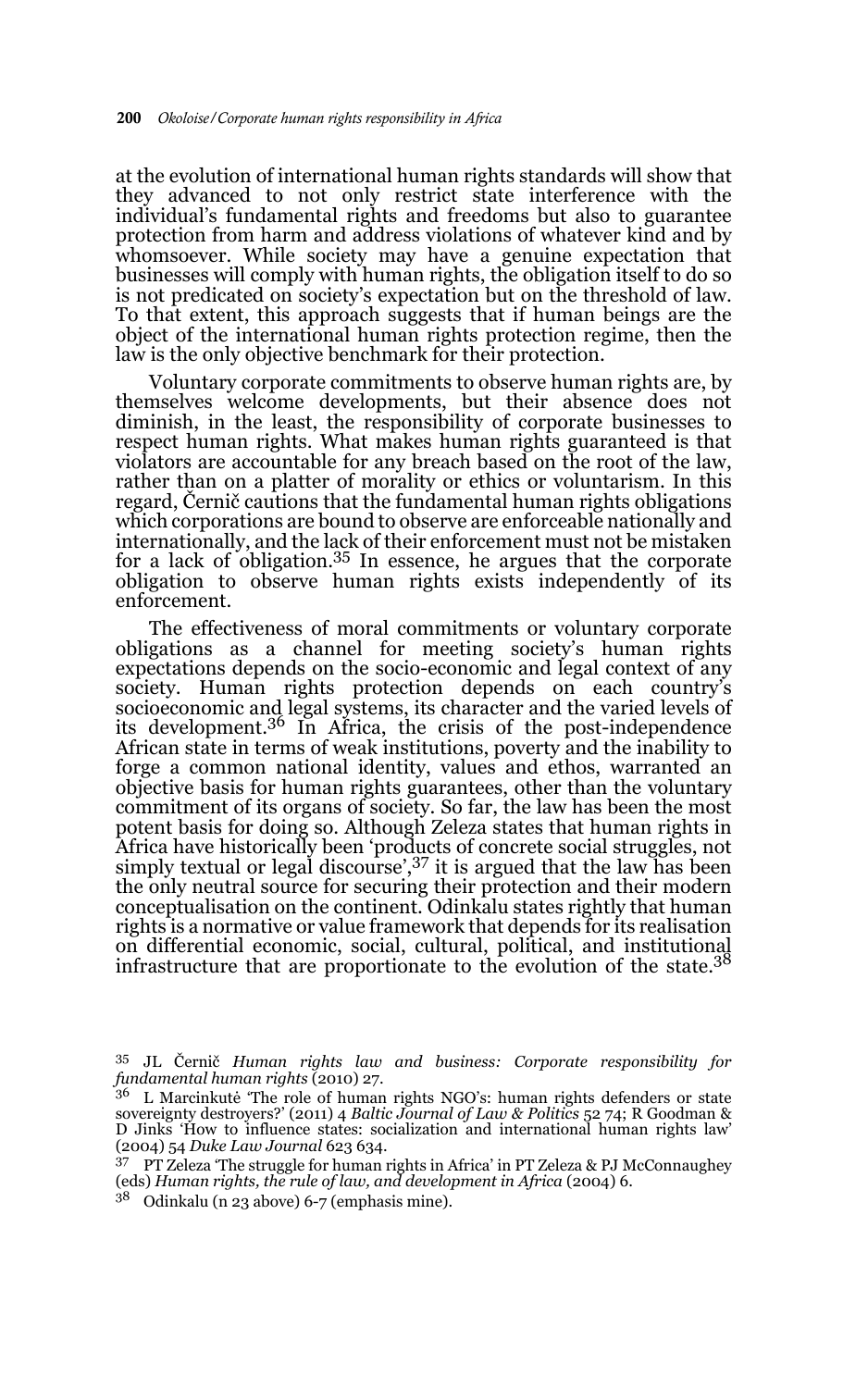Accordingly, for human rights to be realised minimally, 'guarantees of social justice or equitable ground rules' are an essential imperative.<sup>39</sup>

Human rights do not evolve from 'asking favours',40 nor are they guaranteed merely by society's expectation that they be respected, or by some ethical or moral consideration, or of the personal volition of the beneficent oppressor. Rather, they are protected to the extent that they are recognised by law. They are recognised as 'fundamental human rights' in the constitutions of many African states because they determine the limits of state authority and are enforceable against all potential violators. The fragility of many African states requires that the law and the courts remain the last hope of the individual. Consequently, the legal codification of rights is arguably a sure means of enforcing their protection.

In the global North, however, the socio-economic and legal contexts vary considerably from Africa in terms of the ideology, character, capacity and organisation of the state and its long-established relationship with the individual. The evolutionary processes of the socioeconomic, political and juridical character of the state aligns very much with Western individualistic society and the tendency towards private accumulation of capital, which often conflicts with the broader public interests and shared values of African societies. These ostensibly explain a differential conceptualisation of human rights between western states and the developing world. Murphy observes that ideological interpretations of human rights frequently frustrate consensus on key issues and make it 'difficult to develop specific codes of behaviour which can be used to protect human rights and to punish those who would deny them.'<sup>41</sup>

The Third World approach to international law is similarly relevant in this discourse in that it illustrates how disproportions in the political, legal and socioeconomic structures between the developed states of the Northern hemisphere and their counterparts in the global South essentially shape the progress of the international normative regime. Developments on the international legal scene are understood in this context as being generated by problems relating to development disparity and colonial order.42 The continuing legacies of Western economic exploitation, according to Anghie, can best be understood within the context of the relationship between colonisation and international law. Anghie describes the exploitation of this developmental imbalance against weak and poor states in the South as a 'dynamic of difference' between the global North and South that gives 'an important impetus in the generation of some of the defining doctrinal problems of international law.'43 Anghie's idea of a dynamic

<sup>39</sup> As above, 3 (emphasis mine).

<sup>40</sup> C Heyns 'A "struggle approach" to human rights' in CH Heyns & K Stefiszyn (eds) *Human rights, peace and justice in Africa* (2006) 16.

<sup>41</sup> C Murphy 'Ideological interpretations of human rights' (1972) 21 *DePaul Law Review* 286 291-292.

<sup>42</sup> Anghie (n 14 above) 6-7.

<sup>43</sup> Gathii (n 14 above) 31.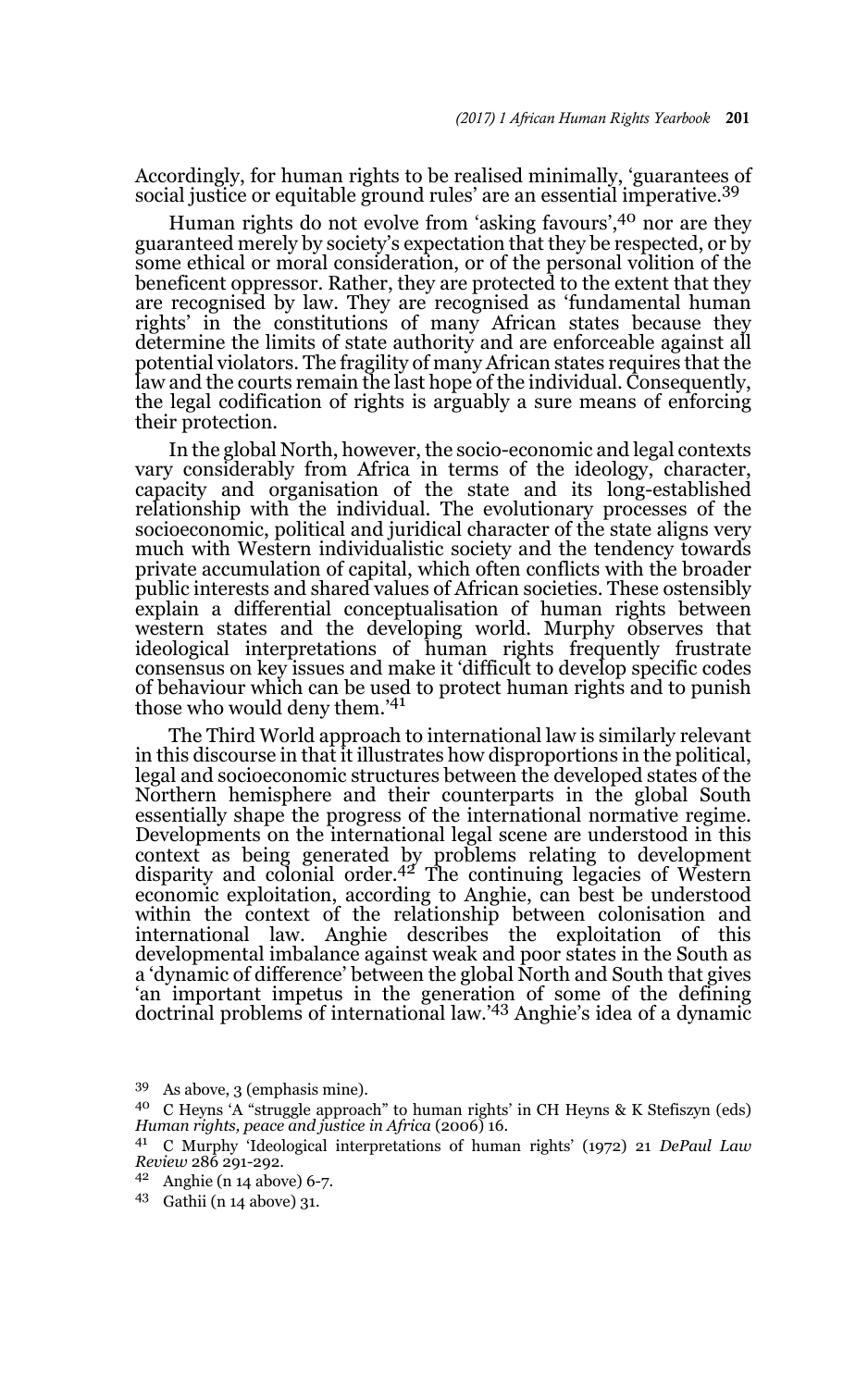of difference suggests that the lingering developmental imbalances between the global North and South, and the absence of a global governance framework for corporations, in many ways, perpetuates economic exploitation, social injustices and the deep structural inequalities between the North and the South. As Martinez notes in his report to the defunct United Nations Commission for Human Rights, <sup>44</sup> there is a

clear division between the developed countries "of the North" that oppose the formal establishment of the correlation between rights and responsibilities and those of the underdeveloped "South" whose responses unanimously acknowledge this extremely important connection.

The conceptual divergence in framing the responsibility of corporations for human rights harms only incentivises the continuing exploitation of Africa and other third world states by western multinationals. The nonregulation of powerful corporations sustains the status quo of irresponsible business practices that were carried on from the era of exploitative slavery and colonialism. On this basis, the Third World approach considers that corporate voluntary or moral commitments to human rights compliance, without more, appears only to favour capitalism – a Western socio-economic and political ideology – to the detriment of the developing world. In this regard, Evans states that already the current international human rights regime is 'globalizing capitalism' because of its emphasis on legal rights without corresponding legal obligations, private property ownership, free market and minimum government regulation.<sup>45</sup> Flere supports this argument by saying that '[h]uman rights have become a universal sacred canopy, potentially legitimizing any act convenient for the reproduction of the existing world distribution of power and wealth.<sup>'46</sup>

For ideological conflicts to be narrowed, they must be driven by common humanistic, rather than economic, aspirations as a threshold for global consensus.47 However, in the race for pocket-deep profits, humanistic aspirations are the least concern of capitalist states and wealthy multinationals. Thus, the argument that only states should directly regulate corporations contrives an international legal order that is legally deficient in demanding accountability from abusive corporations that are more powerful than developing African states.<sup>48</sup>

<sup>44</sup> United Nations Commission on Human Rights (n 9 above) 2.

<sup>&</sup>lt;sup>45</sup> T Evans 'Does globalizing capitalism violate human rights?' 10 December 2016<br>https://blog.oup.com/2016/12/globalizing-capitalism-human-rights/ (accessed https://blog.oup.com/2016/12/globalizing-capitalism-human-rights/ 29 June 2017).

<sup>46</sup> S Flere 'Human rights and the ideology of capitalist globalization: a view from Slovenia' (2001) 52(8) *Monthly Review* https://monthlyreview.org/2001/01/01/ human-rights-and-the-ideology-of-capitalist-globalization/ (accessed 29 June 2017) (emphasis mine).

<sup>47</sup> Murphy (n 41 above) 289.

<sup>&</sup>lt;sup>48</sup> There is already the danger of procuring universal acceptance of a definition of corporate responsibility for human rights from a purely western notion of voluntarism or morality. This is a danger because ascribing voluntary obligations to prescriptive principles waters down the inherent value of human rights as an instrument of and for accountability.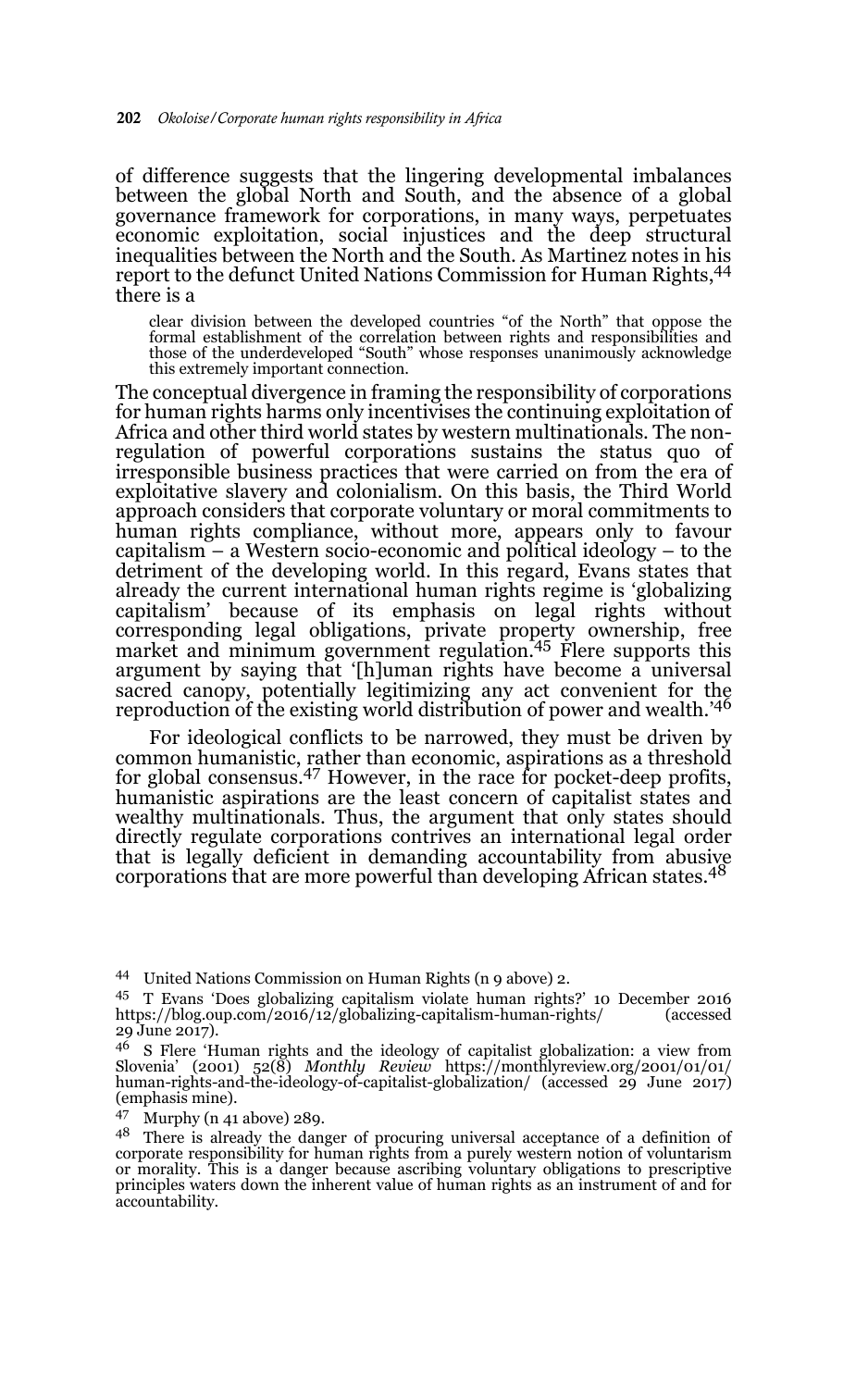### **2.2 The corporate 'responsibility' to respect human rights – an implied duty**

Human rights are moulded by interactions between human beings and organs of society, and by the progressing dialogue on our common humanity.<sup>49</sup> Like individuals, corporations interact with people and segments of society. By this relationship, they are expected to observe the same rules that foster social order. Human rights principles form part of the rules of social engagement. They govern the relationship between the state and individuals including corporations on a vertical dimension as well as the relationships among individuals, groups and corporate entities themselves horizontally. In other words, human rights are protected not only against the state but also between individuals and corporate entities. The Universal Declaration requires that each individual and organ of society 'shall strive' to promote<br>*respect* for human rights and freedoms.<sup>50</sup> Henkin poignantly argues that, by this prescription, the Universal Declaration applies to everyone including companies. He says that '*[e]very individual* includes juridical persons. *Every individual and every organ of society* excludes no one, no company, no market, no cyberspace.'<sup>51</sup>

The UN Norms on the Responsibilities of Transnational Corporations and Other Business Enterprises with Regard to Human Rights (UN Draft Norms) reiterates the understanding that corporate businesses, as organs of society, 'are also responsible for promoting and securing the human rights set forth in the Universal Declaration'.<sup>52</sup> Equally, the ICCPR and ICESCR each provide that nothing in the Covenants may imply that any *person*, <sup>53</sup> *group* or state can 'engage in any activity or perform any act aimed at the destruction of any of the rights and freedoms' thereby guaranteed.54 Since a corporation is a person composed of a group of individuals and functions as an important organ of society, it accordingly falls within the contemplation of the International Bill of Rights. Based on this understanding, the Committee on Economic, Social and Cultural Rights recently clarified that 'under international standards, business entities are expected to respect Covenant rights regardless of whether

<sup>49</sup> J Ife *Human rights and social work: towards rights-based practice* (2001) 6.

<sup>50</sup> Universal Declaration of Human Rights 1948 Preamble. The effect of the phrase 'shall strive', even though appearing in the Preamble, is underlined by the expectation that non-state social actors like individuals and corporations shall act in accordance with the principles enshrined in the Declaration.

 $51$  L Henkin 'The Universal Declaration at 50 and the challenge of global markets' in L Henkin & CG Weeramantry 'Keynote addresses' (1999) 25 *Brooklyn Journal of International Law* 17 25; also see JL Černič 'Corporate human rights obligations at the international level' (2008)16 *Willamette Journal of International Law and Dispute Resolution* 130 147-150.

<sup>52</sup> UN Norms on the Responsibilities of Transnational Corporations and Other Business Enterprises with Regard to Human Rights Preamble (third paragraph).

<sup>53</sup> The use of 'person' as against the Covenant's usual reference to 'individual' or 'everyone' suggests that individuals and corporations are required to respect the rights and freedoms so guaranteed.

<sup>54</sup> Article 5(1) of the ICCPR; article 5(1) of the ICESCR.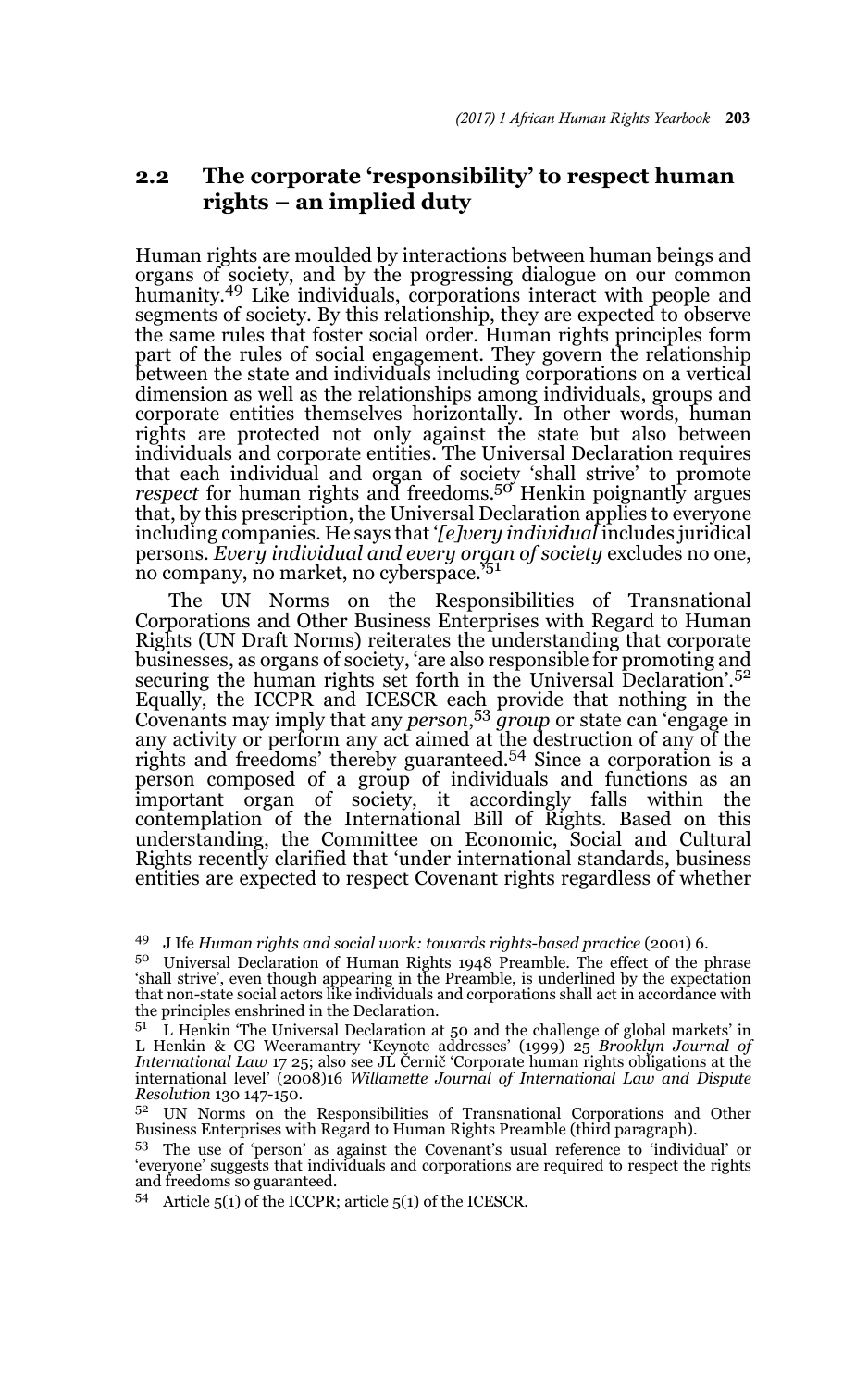domestic laws exist or whether they are fully enforced in practice.'<sup>55</sup> These, largely, depict law as the fundamental foundation of the corporate obligation to respect human rights.

Flowing from the above, it is clear that the international protection regime anticipates that the human rights of every individual are holistically recognised and guaranteed. The recognition of a right is only effectively secured by the assurance that it will not be violated by either the state or third parties. This assurance is confirmed by the inferable duty of observance imposed by each right. If the protection of rights entails corresponding duties from those most likely to impact them, as voiced by the Special Rapporteur on the Study of Human Rights and Human Responsibilities, then the mere circumstance that an instrument does not expressly impose duties does not diminish or reduce the intrinsic value of the responsibility of observance. Indeed, only states can assume the international obligation of compliance upon ratifying an instrument. However, this does not imply that it is only the government of the ratifying state that has an obligation to respect the right. In monist states, ratification warrants that every person – and 'person' here includes corporate person – and institution under state control comply with the standard of obligation assumed under the treaty. In other words, a monist state's ratification of a treaty demands that every capable violator desist from so doing.56 No one – individual, group, corporation or the state – may interfere with such right.

To illustrate the point, imagine for a moment that the right of an individual to equitable and just conditions of work is guaranteed under an international instrument or under the constitution and local laws of the state in which he resides. On a vertical dimension, the legal fortification by domestic and international law means that the individual is legally protected from arbitrary state policies and actions in respect of his labour. His labour services cannot be unfairly exploited nor can he be subjected to conditions of work that undermine his dignity or are injurious to his health. Should the state violate this right in any material respect, he is entitled to seek redress before a court of law or, where the circumstances permit, an international tribunal. This is the vertical relationship between the individual and the state. Assuming however that this individual is the employee of a private employer – individual or corporate. Is he protected from a vicious employer? Does the fact that the private employer is not party to the international instrument or enforcer of the domestic law mean that it is not bound to observe the employee's right to fair labour conditions?

<sup>55</sup> Committee on Economic, Social and Cultural Rights 'General Comment No 24 on state obligations under the ICESCR in the context of business activities' UN Doc  $E/C12$ / GC/24 (23 June 2017) para 5.

<sup>56</sup> D Sloss 'Domestic application of treaties' (2011) 3. http://digital commons. law.scu.edu/cgi/viewcontent.cgi?article=1620&context=facpubs (accessed 29 June 2017); I Brownlie *Principles of public international law* (2008) 32-33.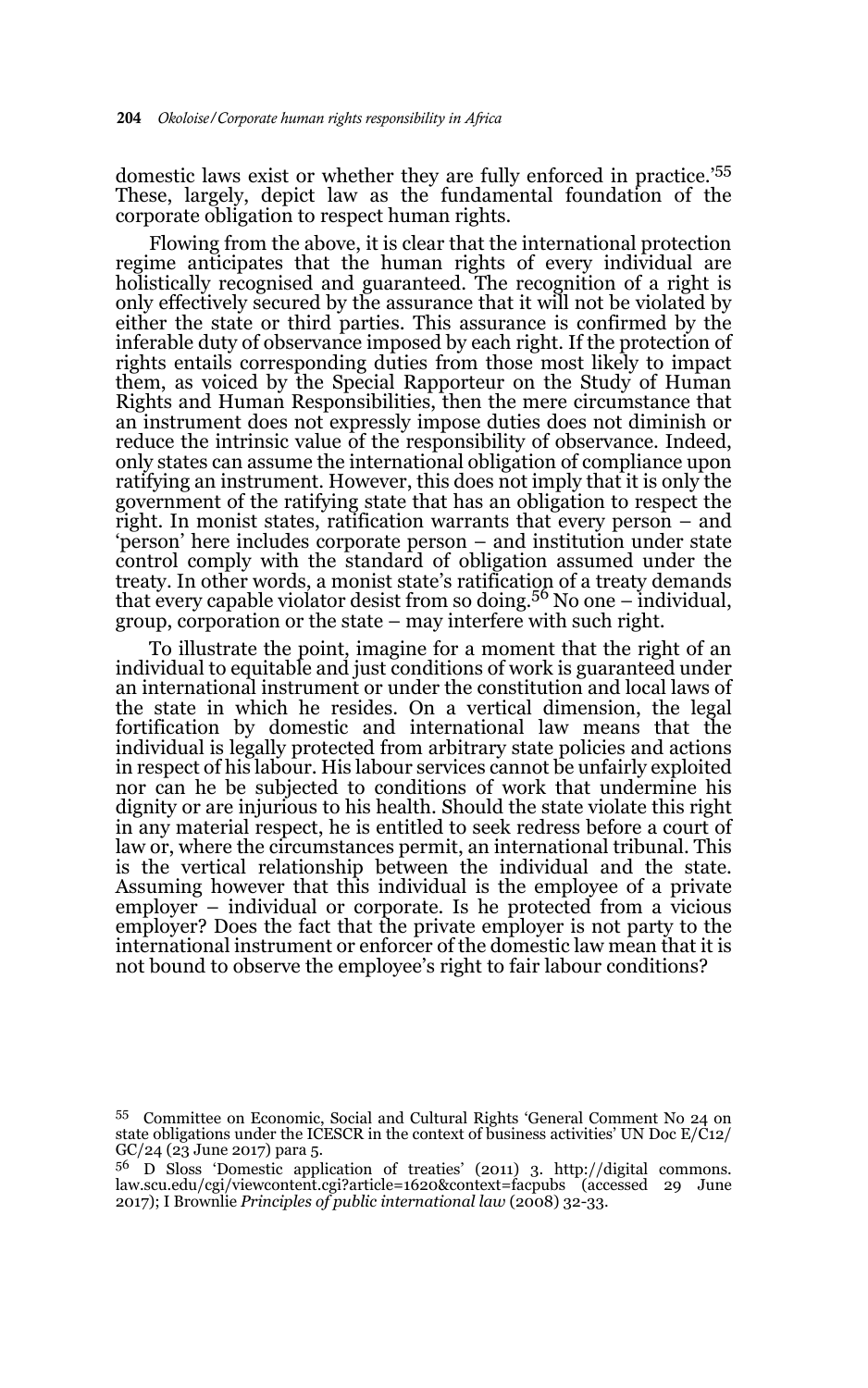The answer is not a complicated one, but frequently twisted by ideological perspectives.57 This paper considers that once the right to fair and satisfactory work conditions is guaranteed by law, it is protected against all except the right holder. No employer is permitted to trample upon the right on the justification that the employer is not the state. The protection of the right is linked to the correlative duty of observance by all other members of society. In other words, individuals including juridical persons, as articulated by Henkin, owe each other the obligation to respect rights in their interpersonal relationships. There is already proof of this right-duty correlation under international law. Under the African Charter on Human and Peoples' Rights (African Charter), for example, the rights of every individual are neither exclusive nor only correlatively applicable to the state. Rather, they are exercisable with due regard to the rights of others, collective security, morality and common interest.<sup>58</sup> The African Charter arguably exemplifies the horizontal application of international human rights obligations. Besides, if corporate individuals enjoy rights which are expected to be respected by other members of society, then they must be considered to owe corresponding obligations to individuals as well. In Europe, corporations have successfully relied on the protection afforded under the European Convention on Human Rights.59 They have judicially secured the rights to property, privacy, fair trial and<br>freedom of expression under the Convention.<sup>60</sup> Therefore, it appears so convenient for businesses to legally claim these rights while rejecting the responsibility to respect those of others.<sup>61</sup>

Essentially, the content of the human rights responsibility of corporate enterprises is based on the principle of respect. To respect simply is to have due regard for the rights of others;<sup>62</sup> to not encroach on their rights  $-$  to do them no harm.<sup>63</sup> Corporate businesses have an obligation to respect the human rights of individuals who may be impacted by their day-to-day activities by exercising due diligence and

<sup>57</sup> P Muchlinski 'The development of human rights responsibilities for multinational enterprises' in R Sullivan (ed) *Business and human rights: Dilemmas and solutions* (2003) 35.

<sup>58</sup> Article 27(2) of the African Charter on Human and Peoples' Rights. Although neither the African Commission nor the African Court has articulated a linear or horizontal application of this obligation, it is arguably a basis for do so. Also, under article 46C of the Protocol on Amendments to the Protocol on the Statute of the African Court of Justice and Human Rights, corporations can now be held criminally liable for human rights atrocities in Africa.

<sup>59</sup> J Wouters & A Chané 'Multinational corporations in international law' Working Paper No 129 – December 2013 5-7 https://papers.ssrn.com/sol3/papers.cfm? abstract\_id=2371216 (accessed 19 June 2017); M Emberland *The Human Rights of Companies: Exploring the structure of ECHR protection* (2006) 125.

<sup>60</sup> *Sovtransavto Holding v Ukraine* ECHR 2002-VII 95; *Sunday Times v The United Kingdom* (1979) Series A no 30; *VGT Verein gegen Tierfabriken v Switzerland* ECHR 2001-VI 243 para 57.

<sup>61</sup> H Paul 'Corporations are not human, so why should they have human rights?' September 2011 http://www.econexus.info/publication/corporations-are-not-humanso-why-should-they-have-human-rights (accessed 28 June 2017).

<sup>62</sup> Oxford Dictionaries 'respect' https://en.oxforddictionaries.com/definition/respect (accessed 29 June 2017).

<sup>63</sup> United Nations Human Rights Council (n 27 above) para 24.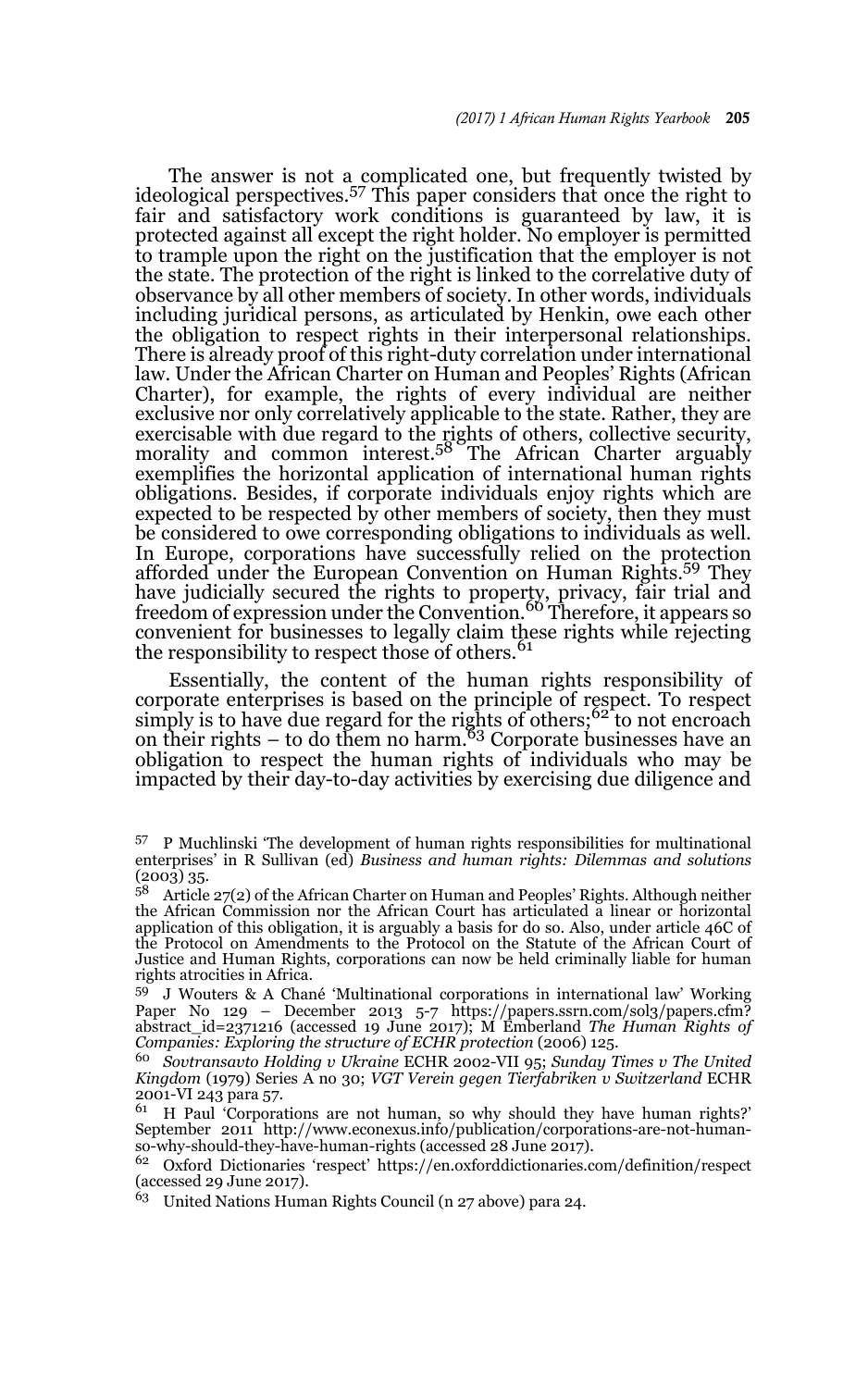taking steps to avoid or mitigate actual or potential harm. According to the United Nations Guiding Principles on Business and Human Rights (UNGPs), the respect obligation entails undertaking due diligence to 'avoid infringing on the human rights of others' and 'address adverse human rights impacts' with which businesses are involved.<sup>64</sup> It further states that '[t]he responsibility of business enterprises to respect human rights refers to internationally recognized human rights' as stipulated in the International Bill of Rights and the International Labour Organization's Declaration on Fundamental Principles and Rights at Work. In the commentary on Principle 12 of the UNGPs, it is categorically emphasised that '[t]hese are the benchmarks against which other social actors assess the human rights of business enterprises.'<sup>65</sup> Under the UN Draft Norms, 'internationally recognized human rights' have been defined as 'civil, cultural, economic, political, and social rights, as set forth in the International Bill of Human Rights and other human rights treaties, as well as the right to development and rights recognized by international humanitarian law, international refugee law, international labour law, and other relevant instruments adopted within the United Nations system.'<sup>66</sup>

Despite its ground-breaking articulation of corporate responsibility, the UNGPs have been described as 'a weak regime that suffers from serious deficiencies,<sup>567</sup> and are considered in this paper to be replete with conflicting postulations. Specifically, the method or 'principled pragmatism' adopted by the Special Representative of the Secretary-General on the issue of human rights and transnational corporations and other businesses (SRSG) seemed to have failed in many material respects to logically address two important points: one, it failed to establish a clear basis of the corporate responsibility to respect human rights by ambivalently attributing the responsibility to social expectation without clearly defining its parameters; and second, it misinterpreted the scope of the corporate responsibility by attributing the *corporate* responsibility to all business enterprises.

On the first point, the SRSG seems to have misconceived the basis of the concept of corporate responsibility. In the 2008 report to the Human Rights Council, also called the 'Ruggie Framework', the SRSG declared that the corporate responsibility to respect '*is* the basic expectation society has of business';<sup>68</sup> that the broader scope of this responsibility '*is defined by* social expectations – as part of what is sometimes called a company's social licence to operate' the breach of which can subject companies to the courts of public opinion'.<sup>69</sup>

- <sup>65</sup> United Nations Human Rights Council (n 18 above) principle 12 commentary.<br><sup>66</sup> UN Draft Nature name 20
- <sup>66</sup> UN Draft Norms para 23.

 $69$  United Nations Human Rights Council (n 27 above) para 54 (emphasis mine).

<sup>64</sup> United Nations Human Rights Council (n 18 above) principle 11.

<sup>67</sup> S Deva & D Bilchitz 'Response of Surya Deva and David Bilchitz to comments of Professor John Ruggie on "Human rights obligations of business: beyond the corporate responsibility to respect?" (Cambridge University Press, 2013)' 15 January 2014 https:// business-humanrights.org/sites/default/files/media/documents/surya-deva-davidbilchitz-re-ruggie-15-01-14.pdf (accessed 26 June 2017).

<sup>68</sup> United Nations Human Rights Council (n 27 above) para 9 (emphasis mine).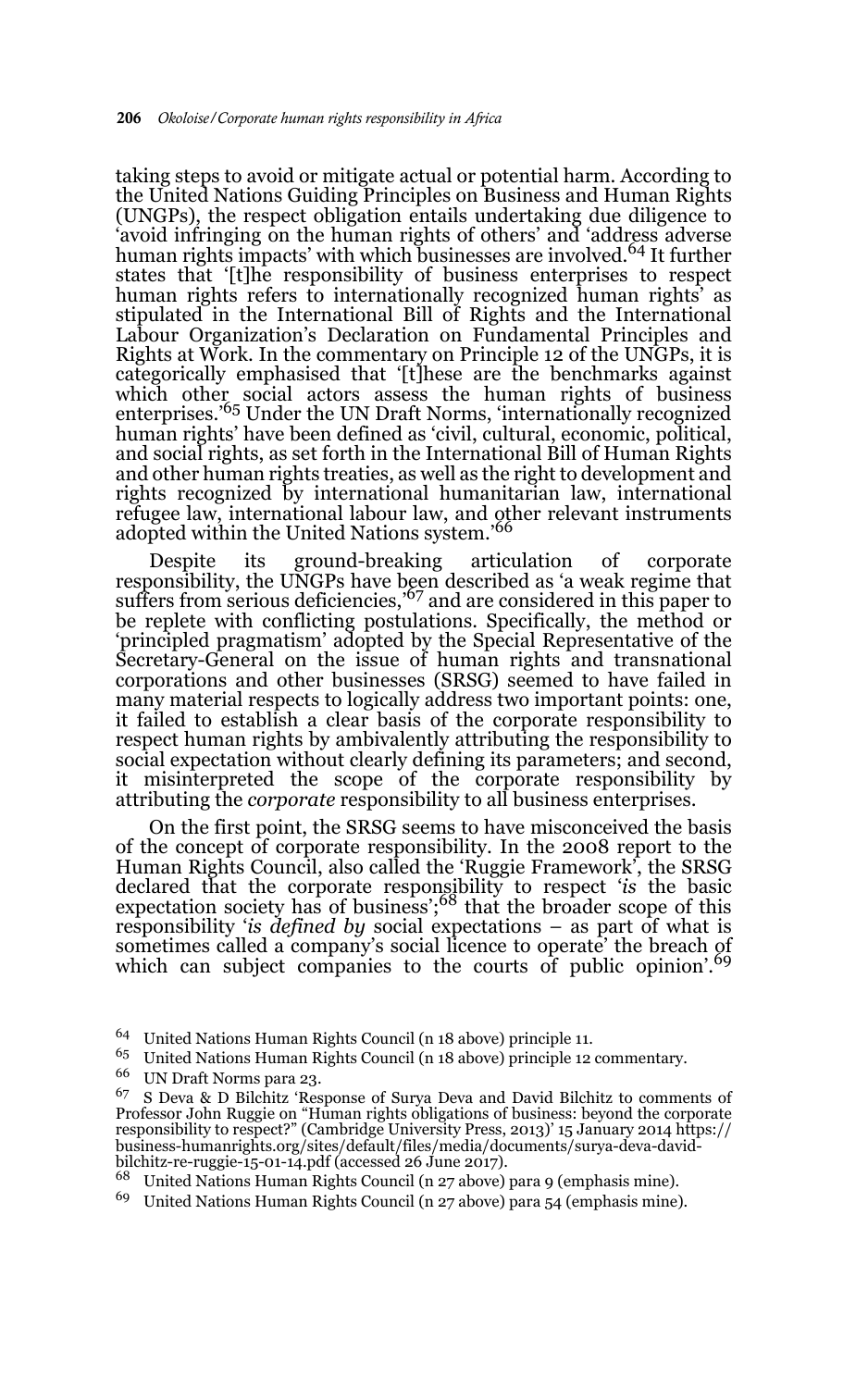Subsequently in the UNGPs, which are essentially the implementation rules for the Ruggie Framework, the SRSG declares that the responsibility to respect refers to 'internationally recognized human rights' as benchmarks. In the same breadth, the SRSG argues that international human rights instruments should only be 'carefully constructed precision tools' to be deployed where other means have failed.<sup>70</sup> This is a paradox of articulation that has misled quite a bunch of scholars to think that the corporate responsibility does not emanate from law. Relying on the SRSG's position, Redmond has strenuously argued that the responsibility refers to moral obligations or social expectations that are neither derived from international law nor 'grounded in legal obligations beyond the domestic law of the host states'.71 But this is absolutely not the case. Like Bentham states, every legal principle commands and, by doing so, creates duties or obligations.<sup>72</sup>

The SRSG claims that the responsibility to respect is different from legal liability and enforcement.<sup>73</sup> He suggests that human rights standards are just reference points or 'precision tools' for social expectations.74 This proposition is problematic for two reasons.

First, the argument inordinately disengages the positive application of international human rights law in many jurisdictions that have no requirement of domestic legislation. In many monist states, the ratification of an international instrument becomes immediately operational, binding all organs of state, juridical entities and individuals locally.75 Bilchitz strongly disagrees that international human rights law is a mere tool to be used for other issues than to protect and realise fundamental human interests.76 The UNGPs, touted to be grounded on international human rights principles, cannot be isolated from legal liability, nor can companies appropriate the discretion to comply with them. An internationally-recognised right is a legal interest that demands observance from all-and-sundry. As such, its full protection is such that must be reinforced by not just its importance to social life but by firm and persistent pressure to conform.77 Therefore, the assertion that the corporate responsibility to respect is short of a legal basis becomes untenable.

<sup>70</sup> J Ruggie 'A UN business and human rights treaty? an issues brief by John G. Ruggie' 28 January 2014 5 https://business-humanrights.org/sites/default/files/media/docu ments/ruggie-on-un-business-human-rights-treaty-jan-2014.pdf (accessed 28 June 2017).

<sup>&</sup>lt;sup>71</sup> P Redmond 'International corporate responsibility' in T Clarke & D Branson (eds) *The SAGE handbook of corporate governance* (2012) 602.

<sup>72</sup> J Bentham *Of laws in general ed HLA Hart* (1970) 294.

<sup>73</sup> United Nations Human Rights Council (n 18 above) principle 12 commentary.

<sup>74</sup> JG Ruggie 'Business and human rights: the evolving international agenda' (2007) 101 *The American Journal of International Law* 839; Deva & Bilchitz (n 67 above) 2-3.

<sup>75</sup> NJ Botha 'National treaty law and practice: South Africa' in DB Hollis *et al* (eds) *National treaty law and practice* (2005) 600-602.

<sup>76</sup> Deva & Bilchitz (n 67 above) 3.

<sup>77</sup> HLA Hart *The concept of law* 2nd ed postscript eds P Bulloch & J Raz (1961) 85-88; HLA Hart 'Legal and moral obligation' in AI Melden (ed) *Essays in moral philosophy* (1958) 82-107.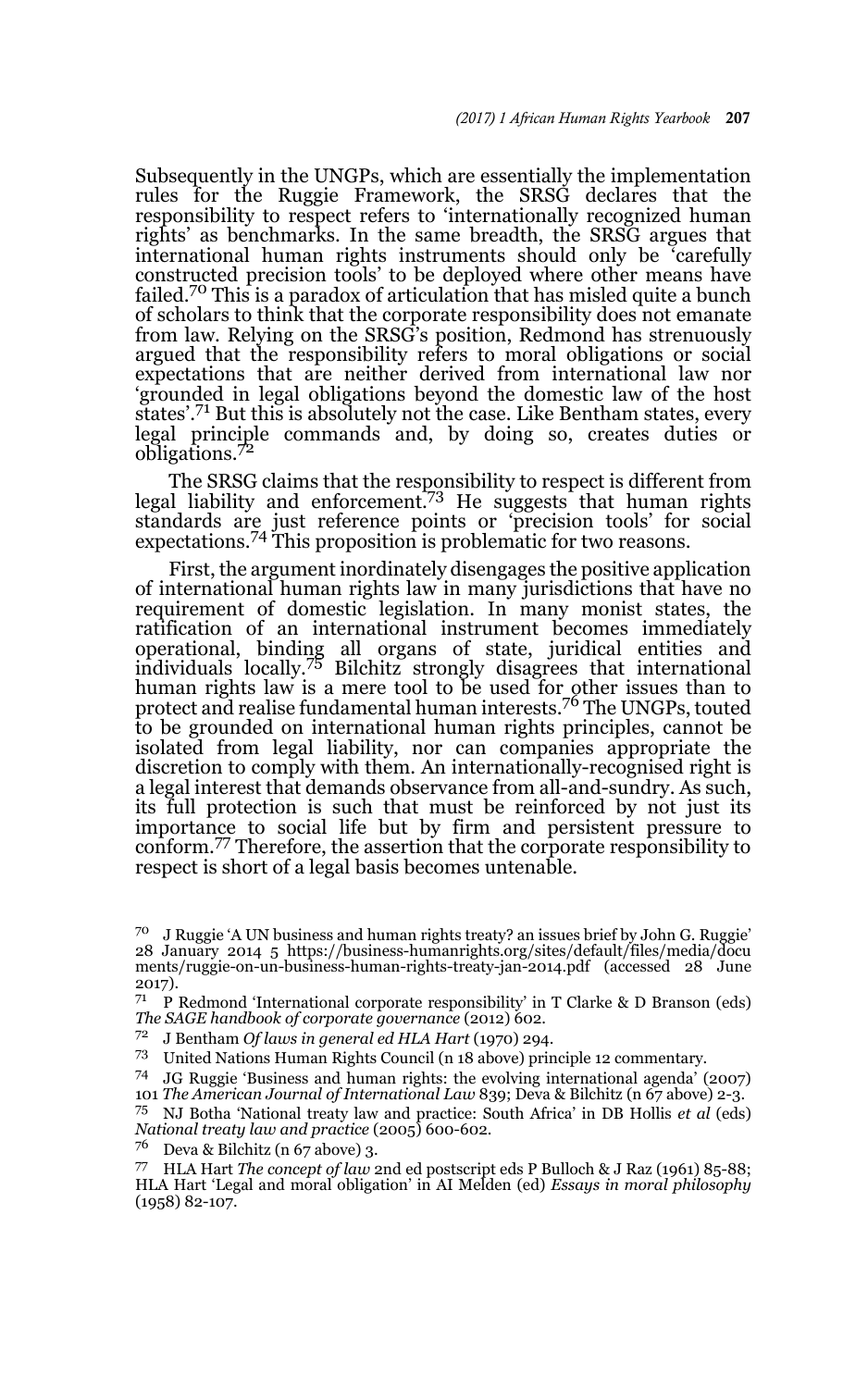Second, the ideologically-influenced argument that human rights claims lie only against states seems to be inconsistent with reality.78 In many third-world states, the Bill of Rights in the constitution does not categorically restrict respect for human rights to the state. Rather, they often elastically provide that anyone who considers that any provision of the Bill of Rights has been, is being or like to be violated in relation to him or her, may file an action before a competent tribunal for fundamental rights enforcement.79 Such provisions put to rest the argument that rights are protected only against the state, because they leave open the question of who may be held accountable for human rights violations. In South Africa, the Constitution expressly provides that '[a] provision of the Bill of Rights binds a natural or *a juristic person* if, and to the extent that, it is applicable, taking into account the nature of the right and the nature of any duty imposed by the right.'80 This accordingly confirms that, contrary to the dominant argument in the West, legally protected rights are also considered to elicit corresponding duties that demand corporate compliance.

Social expectations, on their own, can be highly problematic as a basis of business compliance. In many fragile states where there are competing socio-economic and political interests among various groups and stakeholders internally, it is difficult to measure social expectations if state regulation and law enforcement are weak and multinationals have government officials by the groins. This is because expectations of society are often multi-faceted, starkly diverse, and incoherent. Contrary to the SRSG's position, they are not enough to ensure responsible corporate conduct. The assertion that failure to act consistently with the responsibility to respect can render abusive corporations amenable to the court of public opinion is equally weak; it does not anticipate any potential accountability in the face of brutal violations and weak legal systems. It implies that abusive corporations like Shell in Nigeria's Niger Delta region, should only be accountable to the court of public opinion where they neglect to abide by this responsibility, even when a legal and judicial system like Nigeria's is glaringly incapable of properly dispensing with the matter. Undeniably, however, social expectations do shape normative action, but they by no means guarantee compliance. Being indicative of social concerns, they should be taken into consideration in the normative development process. But they do not and, in fact, cannot alter corporate conduct to act in accord with them, without proper regulation through legal prescriptions. Green suggests that 'obligations are central to the social role of law'.<sup>81</sup>

 $7^8$  Muchlinski (n 57 above) 36.

<sup>79</sup> See the enforcement provisions in the constitutions of many states, especially in the third world.

 $80$  Sec 8(2) of the Constitution of the Republic of South Africa (emphasis mine); M Gwanyanya 'The South African Companies Act and the realisation of corporate human rights responsibilities' (2015) 18 *Potchefstroom Electronic Law Journal* 3114.

<sup>81</sup> L Green 'Legal obligation and authority' in EN Zalta (ed) *The Stanford Encyclopedia of Philosophy* (2012) https://plato.stanford.edu/archives/win2012/entries/legalobligation/ (accessed 28 June 2017).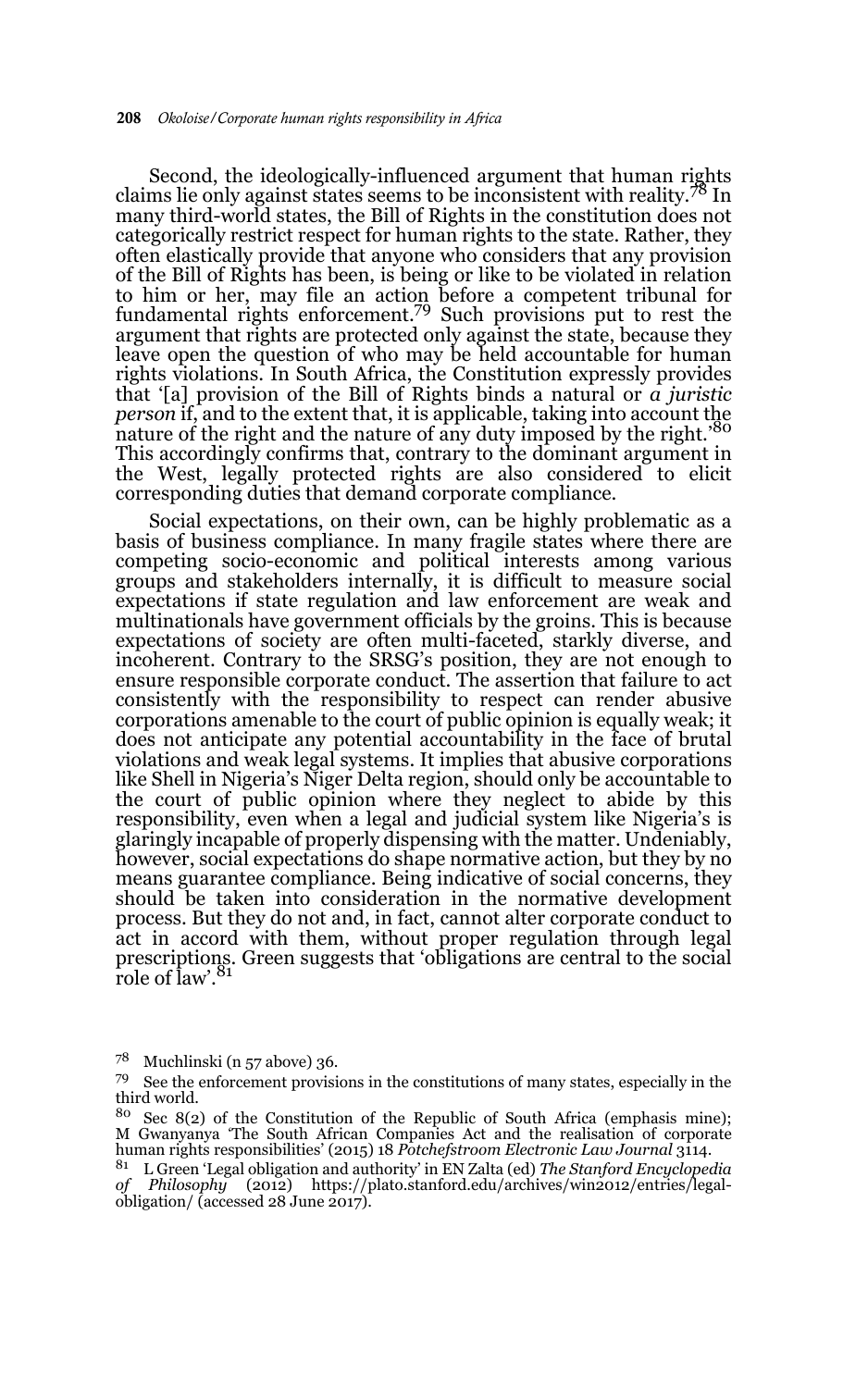The SRSG has been highly criticised for the weak language and approach to corporations in the Framework and the UNGPs.<sup>82</sup> The preference for 'responsibility' over 'obligation' or 'duty' deepens perceptions of a collusive attempt to push the business and human rights dialogue from one that is victim-focused to one that is more romantic to the very companies cited for corporate abuses.<sup>83</sup> Lopez queries why the rationale for the corporate responsibility to respect is predicated on social norms, the origin and character of which was never clarified.<sup>84</sup> He also observes that although the SRSG attributes society's expectations with normative value in his report, 'the report does not appeal to any source, ethical or moral system or religion-based ethics, as the normative underpinning of those social norms that give rise to corporate responsibilities.'<sup>85</sup> The SRSG may have been presumptuous to conclude that social expectations were universally accepted to have normative value, when in fact they are not. Recently, Ruggie stated that there is 'near-universal recognition' of the corporate responsibility to<br>respect as a social norm.<sup>86</sup> For this reason, he argues further that '[w]e know that the corporate responsibility to respect human rights is a transnational social norm because the relevant actors acknowledge it as such'.<sup>87</sup> But should normative value be attributed to an idea merely because some of its stakeholders acknowledge it as such? What about the several other hundreds of thousands of companies which do not? It may be this forced universalisation of Western ideology that does not resonate in the third world.<sup>88</sup>

The SRSG's preference for the term 'responsibility' as against 'obligation' or 'duty' further feeds the reservations of critics. A major Achilles heel of the conceptualisation of the respect obligation is the effort to design a new paradigm of human rights obligations for companies that amounts to no accountability.<sup>89</sup> All the talk about the corporate responsibility to respect human rights is contrived simply to transpose corporate social responsibility into the business and human rights debate at the international level. The Framework and UNGPs suggest that only states have *duties* under international human rights law, and that corporations only have *responsibilities* because they

 $\frac{85}{86}$  As above.

<sup>86</sup> JG Ruggie 'The social construction of the UN Guiding Principles on Business and Human Rights' Corporate Responsibility Initiative Working Paper No 67 (June 2017) 13 https://www.hks.harvard.edu/sites/default/files/centers/mrcbg/programs/cri/files/ workingpaper\_67\_0.pd (accessed 18 August 2017).

 $87$  As above, 14.

<sup>88</sup> Assuming this is not another attempt to universalise western agenda, the ascription of 'near-universal acceptance' of the corporate responsibility to respect to 'a social norm' is nothing but a superficial attempt to blur the lines of disagreements between the global North and South.

<sup>89</sup> Deva & Bilchitz (n 67 above) 3.

<sup>&</sup>lt;sup>82</sup> S Deva 'Treating human rights lightly: a critique of the consensus rhetoric and the language employed by the Guiding Principles' in S Deva & D Bilchitz (eds) *Human rights obligations of business: beyond the corporate responsibility to respect* (2013) 91.

<sup>83</sup> Deva & Bilchitz (n 67 above).

<sup>&</sup>lt;sup>84</sup> C Lopez 'The "Ruggie process": from legal obligations to corporate social responsibility?' in Deva & Bilchitz (n 82 above) 65.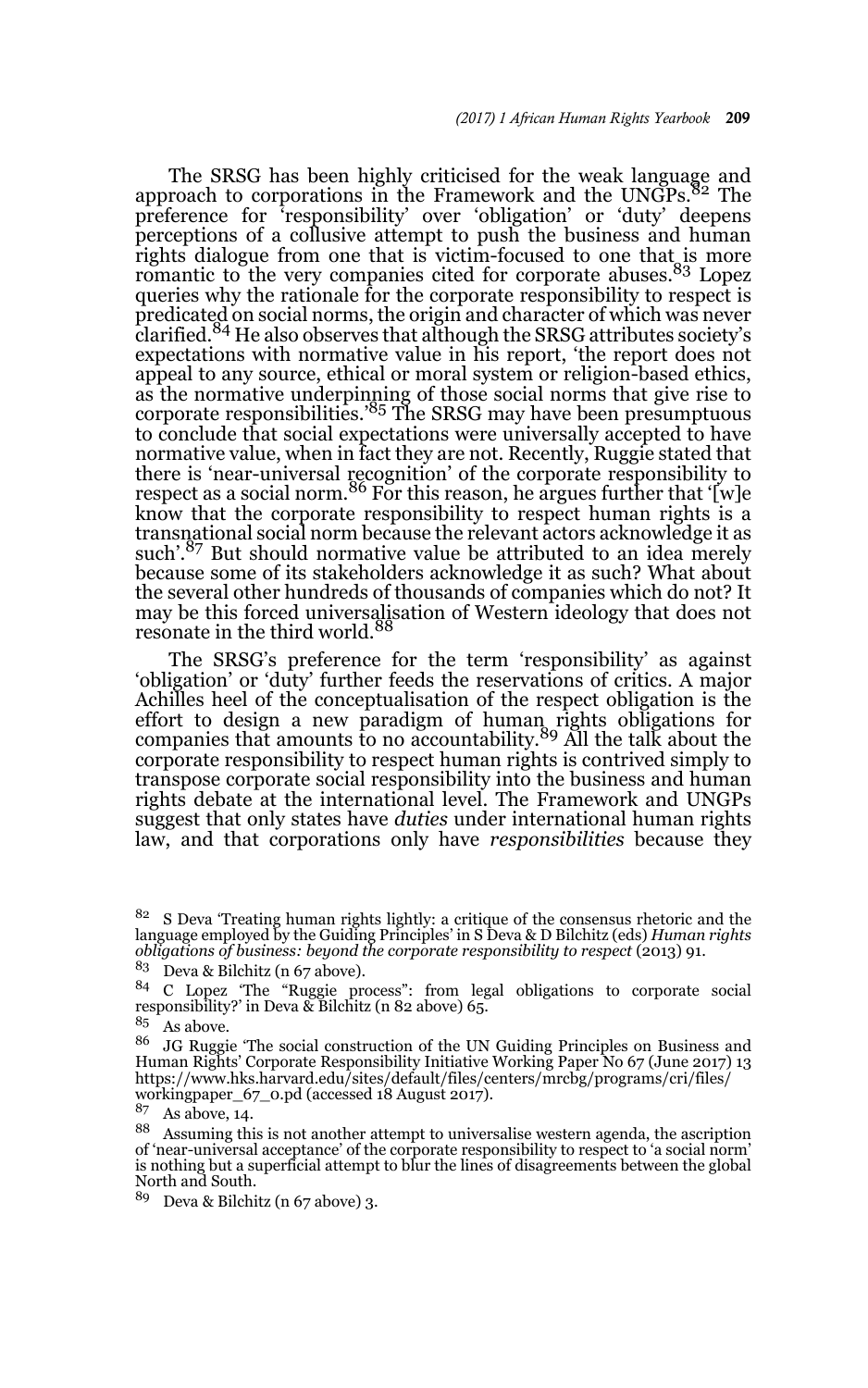derive – not from law but – from social expectations.<sup>90</sup> In this context, the SRSG introduces something quite controversial – the singlehanded differentiation between duty and responsibility, appropriating the former to states and the latter to companies. Nowhere do the contours of international law evidence such distinction. Since international law is fashioned primarily by the consent and customs of states accepted as binding, there is yet no evidence of such distinction or recognition. By the distinctions, duties are suggested to be obligations categorically prescribed by an international instrument while responsibilities are not. But obligations are not duties merely because they are expressly stipulated and attributed to a duty-bearer like the state. Even in the realm of semantics, there is no distinction between 'responsibility' and 'obligation' or 'responsibility' and 'duty'. They really mean the same thing, and to differentiate them is akin to making a distinction without a difference.<sup>91</sup> Lopez submits that the respect obligation was inaccurately differentiated:<sup>92</sup>

Whether or not the distinction of duties or obligations on the one hand and responsibilities on the other is an accepted UN terminology is questionable. There is evidence to suggest that the opposite may be more accurate: in UN parlance, the term 'responsibilities' is usually taken as equivalent or derivative of duties and obligations.

On the second point, the SRSG suggests that the scope of *corporate* responsibility to respect extends to *all businesses* irrespective of size, ownership, structure, sector and operational context.<sup>93</sup> No doubt, this proposition is well intended but logically flawed. The corporate responsibility cannot rationally extend to all business; only to corporate businesses. The whole idea of a *corporate* responsibility was to conceptualise human rights responsibilities applicable to harmful corporate – rather than (in)formal – businesses. Unincorporated businesses – sole proprietorships, partnerships, informal traders, and family trusts – do not fall under the radar of corporate responsibility if properly construed. Those responsible for running this category of businesses arguably bear individual rather than corporate responsibility for any adverse human rights impacts they may have on third parties. If this were not so, the word 'corporate' should have been easily substituted with 'business', which is a much wider term as aptly captured in the title of the UNGPs. Unlike the UN Draft Norms that was unmistaken in its applications to TNCs and other business enterprises, the Framework and the UNGPs seem to have applied the concept of 'corporate' responsibility to all businesses in error. Had it been intended to go beyond the scope of corporate responsibility to include all businesses, there was ample opportunity to make a suggestion to the Human Rights Council for a review of the mandate in this regard.

Furthermore, the SRSG's mandate was essentially to identify and clarify standards of *corporate responsibility and accountability* of

<sup>90</sup> United Nations Human Rights Council (n 27 above) para 24; United Nations Human Rights Council (n 18 above) principles 11-16.

<sup>91</sup> See the definitions of 'duty', 'obligation' & 'responsibility' respectively in *Black's Law Dictionary* (n 21 above) 580, 1179 & 1427.

 $92$  Lopez (n 84 above) 65.

<sup>93</sup> United Nations Human Rights Council (n 18 above) principle 14.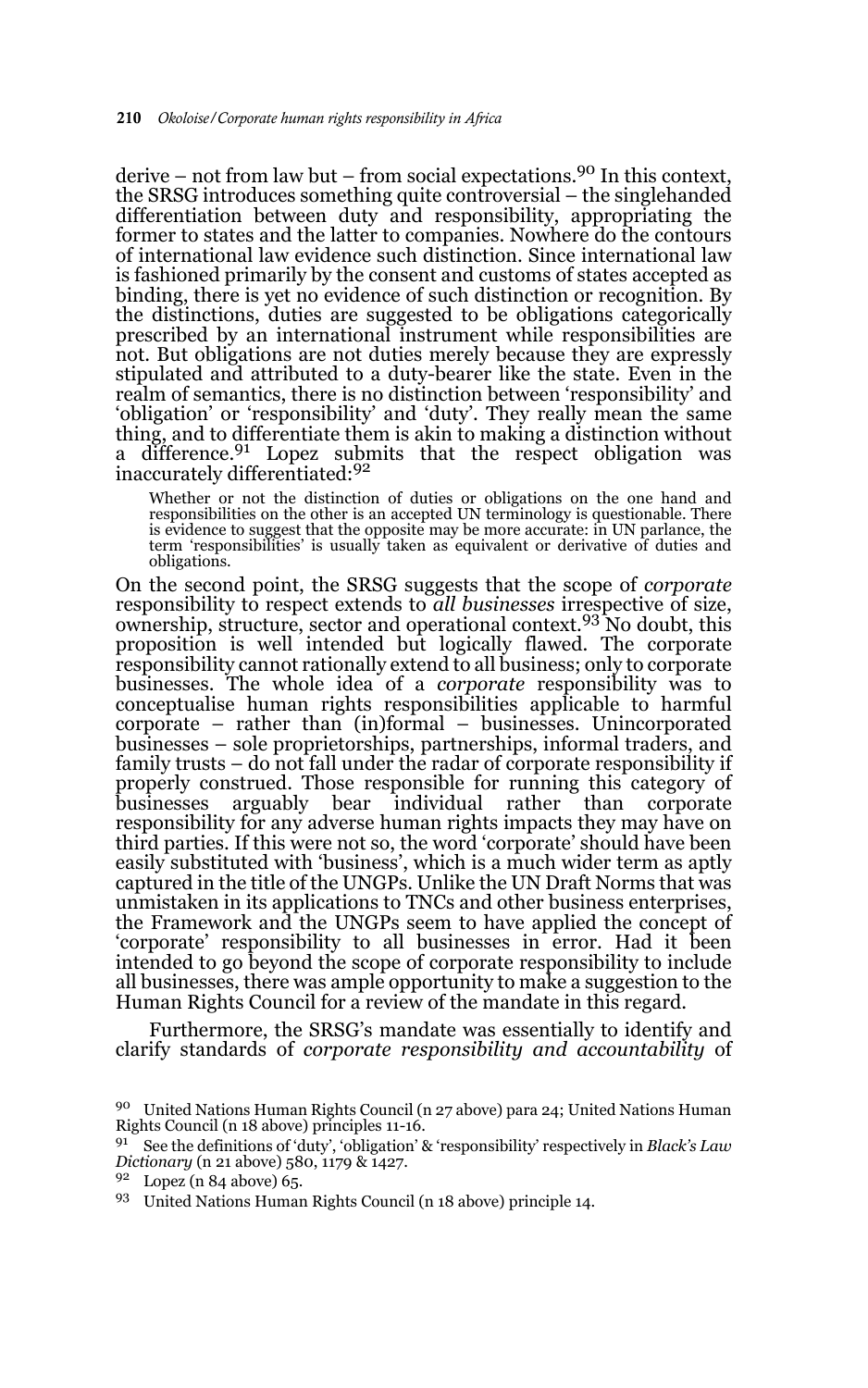TNCs and other business enterprises with regard to human rights.94 It is arguable whether the final output was a flawless victory if both the Framework and UNGPs were completely lacking in corporate accountability – an important component of the mandate. One may counter-argue that the unanimous adoption of the UNGPs subsequently ratified whatever zealous elaboration that had been undertaken. But that does not cure the faulty conceptualisation of 'corporate responsibility' as applying to all businesses. It also cannot cure the failure to fulfil the *accountability* component of the mandate.

# **3 CONCEPTUAL (DIS)SIMILARITIES WITH CORPORATE SOCIAL RESPONSIBILITY**

However, despite the contraption of CHRR within the framework of internationally recognised human rights standards, it is a concept somewhat unpopular in the global North. In North America and Europe, there is a preference for 'social responsibility' or 'corporate social responsibility' (CSR) – a much broader and differentiated<br>term.<sup>95</sup> CSR is broadly understood in the Northern hemisphere as the social obligation of businesses to conduct their affairs in a manner that is consistent with the concerns of society. Historically, it emanated from the much earlier concept of 'business responsibility', a term that is contemplated to have surfaced sometime between 1899 and the Great Depression in the 1920s.96 The idea of 'business responsibility' is known to have been propounded by Bernard Dempsay.97 But it did not come into prominence until the 1950s when Howard Bowen expounded the idea.98 Since then, it has steadily evolved as a social construct requiring voluntary business commitments to harmonise corporate objectives with social concerns rather than as a corresponding duty emanating from the legally guaranteed rights of individuals and

<sup>94</sup> Office of the High Commissioner for Human Rights 'Human rights and transnational corporations and other business enterprises – Human Rights Resolution 2005/69' para 1(a) Commission on Human Rights 59th meeting 20 April 2005.

<sup>95</sup> L Moir 'What do we mean by corporate social responsibility?' (2001) 1 *Corporate Governance* 16 17; K Davis 'Can business afford to ignore social responsibilities?' (1960) 2 *California Management Review* 70 ('Social responsibility' means different things to businesses. It is on the one hand 'a broad obligation to the community with regard to economic developments affecting the public welfare'; and on the other hand, it is the 'obligation to develop and nurture human values').

<sup>96</sup> N Farcane & E Bureana 'History of "corporate social responsibility" concept' (2015) 17(2) *Annales Universitatis Apulensis Series Oeconomica* 31 35; RE Smith 'Defining corporate social responsibility: a systems approach for socially responsible capitalism'<br>unpublished MPhil thesis (2011) 1 http://repository.upenn.edu/cgi/viewcontent.<br>cgi?article=1009&context=od\_theses\_mp (accessed 21 Jun

<sup>97</sup> Farcane & Bureana (n 96 above) 35; Centre for Ethical Business Culture 'Corporate social responsibility: the shape of a history, 1945-2004' (2010) Working Paper No 1 9 http://www.cebcglobal.org/wp-content/uploads/2015/02/CSR-The\_Shape\_of\_a\_ History.pdf (accessed 21 June 2017).

<sup>98</sup> Bowen (n 2 above); RE Smith 'Defining corporate social responsibility: a systems approach for socially responsible capitalism' unpublished MPhil Thesis (2011) 1 http:// repository.upenn.edu/cgi/viewcontent.cgi?article=1009&context=od\_theses\_mp (accessed 21 June 2017).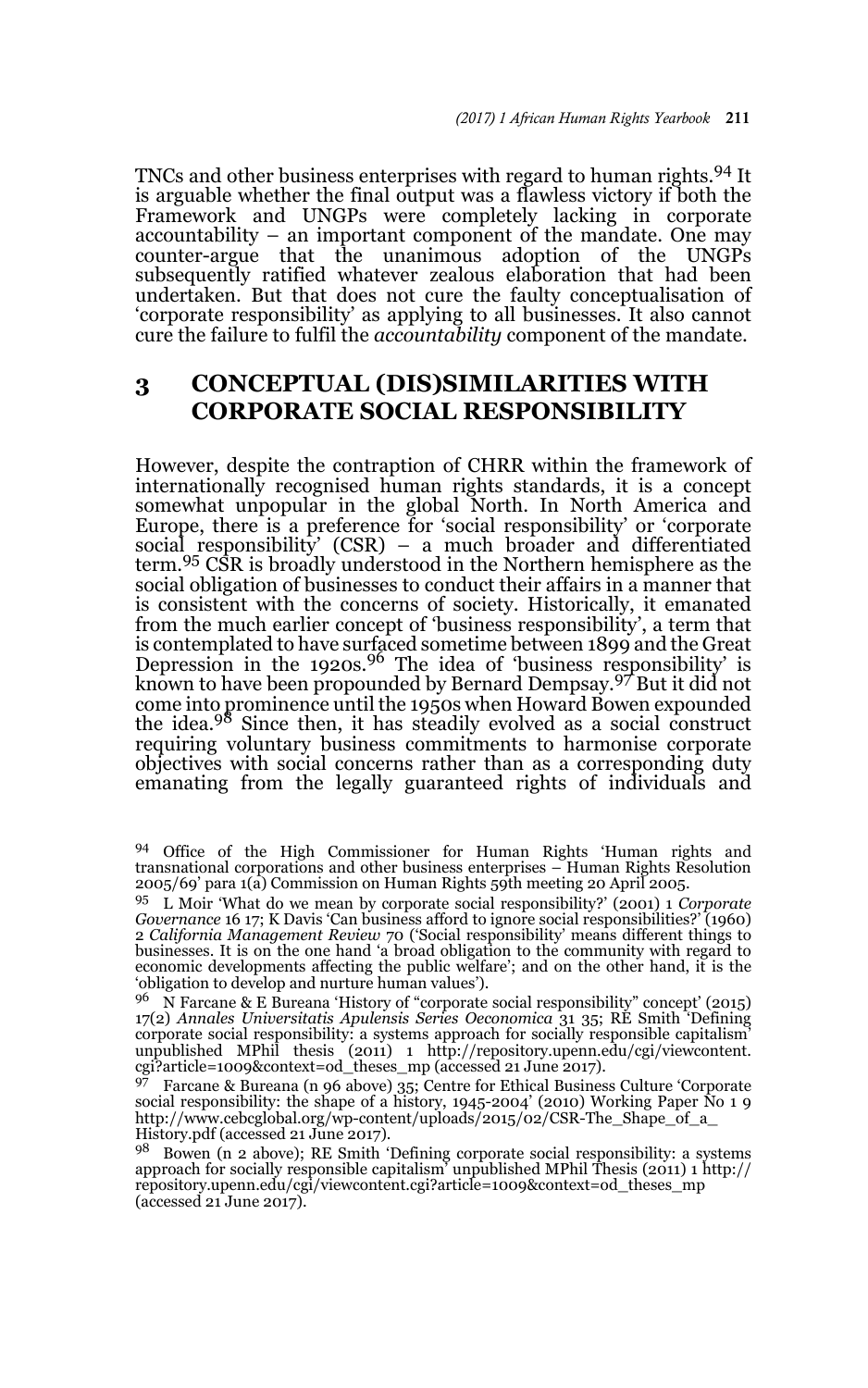communities under international human rights law.99 Hence, a few definitions are considered in this analysis in order to clarify and differentiate the dominant understanding of CSR as exemplified in the global North from the concept of CHRR, which is still very much evolving and enjoys much support from the global South.

By itself, the term 'CSR' is a nebulous idea capable of a multiplicity of meanings.<sup>100</sup> With over 70 known definitions today,<sup>101</sup> each differing from the other, it is one of the most uncertain terms ever conceptualised in human history.102 Manne asserts that there is 'a considerable amount of confusion inherent in the common use of the phrase "corporate social responsibility".'103 Bowen, the foremost proponent of the idea,<sup>104</sup> defines CSR as the obligation of businesses 'to pursue those policies, to make those decisions and to follow those lines of action which are desirable in terms of the objectives and values of' society.<sup>'105</sup> He argues that when the influence held and the decisions made by businesses are inconsistent with the general welfare of society, businesses have a choice to either reverse them voluntarily or be forced to do so. As many scholars hopped on the CSR bandwagon, early notions of CSR gradually advanced. Johnson, for example, states that a socially responsible company is one that balances many social interests and takes into account its employees, suppliers, partners, local communities and nation rather than only focusing on increasing profits for shareholders.106 Frederick, another influential contributor to the CSR discourse, describes CSR as the obligation of businesses to 'oversee the operation of an economic system that fulfils the expectation of the public',107 arguing that 'business corporations have an obligation to

<sup>100</sup> Davis (n 95 above) 70; Centre for Ethical Business Culture (n 97 above) 23-26. Also see D Crowther & G Aras 'Corporate social responsibility' (2008) 11 http://mdos.si/<br>Files/defining-corporate-social-responsibility.pdf (accessed 21 June 2017) – 'There is<br>however no agreed definition of CSR so this raises considered to be corporate social responsibility.'

<sup>101</sup> MP Low 'Corporate social responsibility and the evolution of internal corporate social responsibility in 21st century' (2016) 3(1) *Asian Journal of Social Sciences and Management Studies* 56-74.

<sup>102</sup> GB Sprinkle & LA Maines 'The benefits and costs of corporate social responsibility' (2010) 53(5) *Business Horizons* 445; A Dahlsrud 'How corporate social responsibility is defined: an analysis of 37 definitions' (2006) 15 *Corporate Social Responsibility and Environmental Management* 3.

<sup>103</sup> Manne & Wallich (n 99 above) 3-4.

<sup>104</sup> Caroll describes Bowen as the 'Father of corporate social responsibility' in AB Carroll 'Corporate social responsibility: evolution of a definitional construct' (1999) 38 *Business & Society* 270.

 $105$  Bowen (n 2 above) 6.

<sup>106</sup> HL Johnson *Business in contemporary society: framework and issues* (1971) 50; Also see RE Freeman 'Stockholders and stakeholders: a new perspective of corporate governance' (1983) 25 *California Management Review* 88-106.

<sup>107</sup> WC Frederick 'The growing concern over business responsibility' (1960) 2 *California Management Review* 54 60.

<sup>99</sup> HG Manne & HC Wallich *The modern corporation and social responsibility* (1972) i (where it is said that CSR in America has been 'subsumed as part of the broader subject of the economics of charity').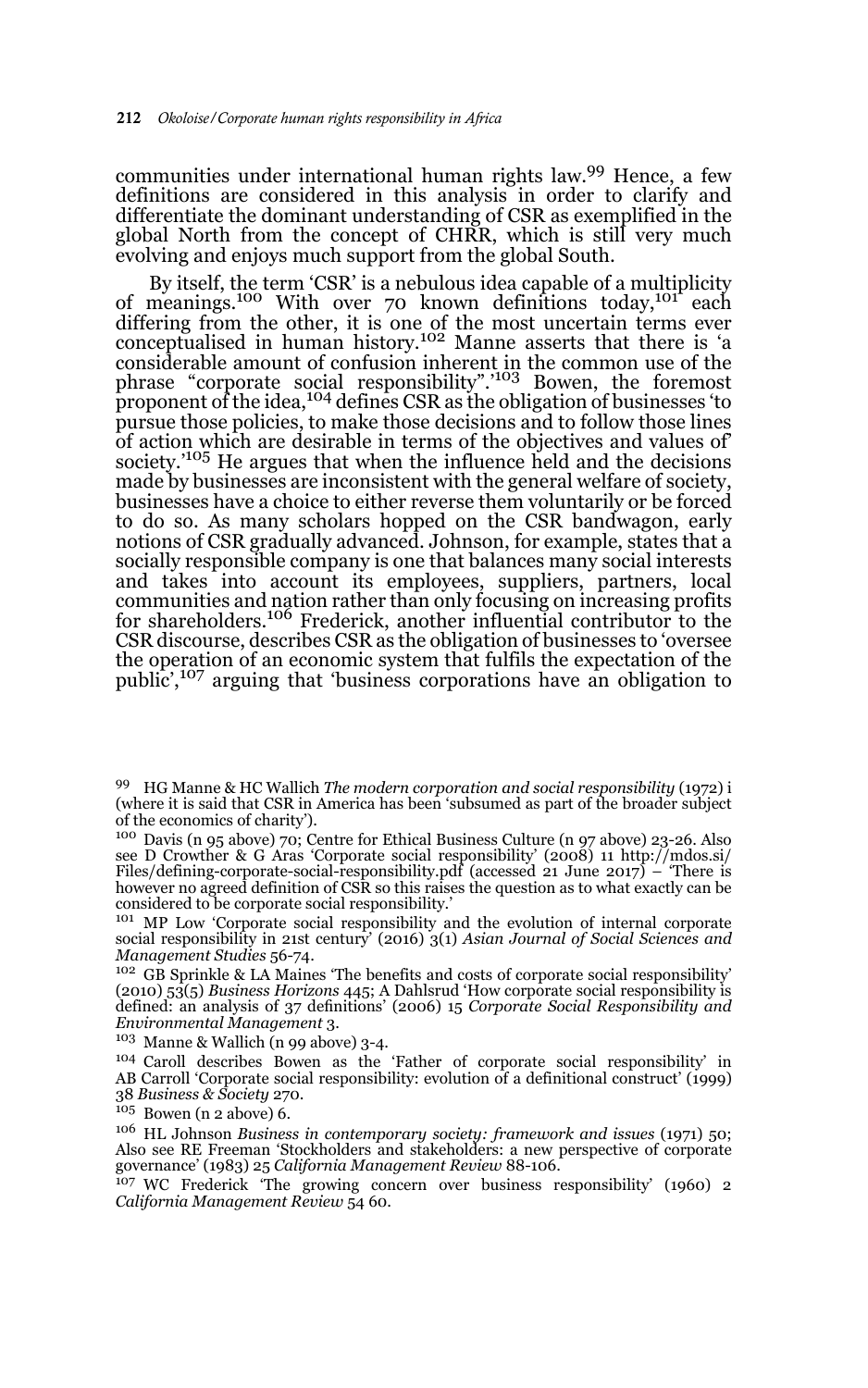work for social betterment.'<sup>108</sup>

Despite the growing recognition that business objective must align with social values, the CSR dialogue remains largely unclear as to what its scope and extent are for business. With years of debates and consolidation of the concept, more scholars have made effort to set some conditionality for shaping what the responsibility of business should be. Manne and Wallish worked out some criteria for determining the socially responsible business. They suggest that the responsibility must be: purely voluntary; regarded as a cost rather than an increased profit; and done with genuine charity or philanthropic<br>intentions.<sup>109</sup> But these criteria did not put a stop to the endless debate. In a bid to clarify the dimensions of society's expectations of business, Carroll declared that '[t]he social responsibility of business encompasses the economic, legal, ethical, and discretionary expectations that society has of organizations at a given point in time'.110 By this definition, Carroll brings out four elements of CSR that respond to the concerns of society – the responsibility of business to be economically profitable to its investors, the legal responsibility to comply with local laws and regulations, the ethical responsibility to do what is proper and consistent with society's values, and the responsibility to undertake discretionary actions such as philanthropy that are beneficial to society. In a subsequent article, Carrol reaffirms that these four elements 'constitute total CSR' and 'might be depicted as the pyramid' of CSR.<sup>111</sup>

Since the UN Conference on the Human Environment in the 1970s, the environmental element was added as a dimension to the CSR pyramid. Thus, ushering a business approach that promotes the delivery of social, economic and environmental benefits to all stakeholders as a way of contributing to the society's sustainable development.112 This integrative approach very much characterised the CSR idea over the next few decades. CSRwire.com, a public relations press service, describes the combination of various social concerns in

<sup>109</sup> Manne & Wallich (n 99 above) (unnumbered preliminary page ii).

<sup>&</sup>lt;sup>108</sup> WC Frederick 'From CSR1 to CSR2: the maturing of business-and-society thought' (1994) 33 *Business & Society* 150 151.

<sup>110</sup> AB Carroll 'A three-dimensional conceptual model of corporate performance' (1979) 4 *Academy of Management Review* 497 500.

<sup>&</sup>lt;sup>111</sup> AB Carroll 'The pyramid of corporate social responsibility: toward the moral management of organizational stakeholders' (1991) 34 *Business Horizons* 39 40; AB Carroll 'Corporate social responsibility' (1983) 49(19) *Vital Speeches of the Day* 604. NB. In this latter definition, Carroll replaces the words 'discretionary actions' with 'voluntary or philanthropic' contributions. Carroll has also championed calls for businesses to move away from being merely 'socially responsible' to being 'socially responsive' and 'socially performing' - see AB Carroll 'Managing ethically with global stakeholders: a present and future challenge' (2004) 18 *Academy of Management Executive* 114-120; AB Carroll 'Ethical challenges for business in the new millennium: corporate social responsibility and models of management morality' (2000) 10 *Business Ethics Quarterly* 33-42; Carroll (n 104 above) 268-295; AB Carroll 'The four faces of corporate citizenship' (1998) 100 *Business & Society Review* 1-7.

<sup>&</sup>lt;sup>112</sup> Financial Times 'Definition of corporate social responsibility (CSR)' in *ft.com/*<br>lexicon http://lexicon.ft.com/Term?term=corporate-social-responsibility--(CSR) *lexicon* http://lexicon.ft.com/Term?term=corporate-social-responsibility--(CSR) (accessed 21 June 2017).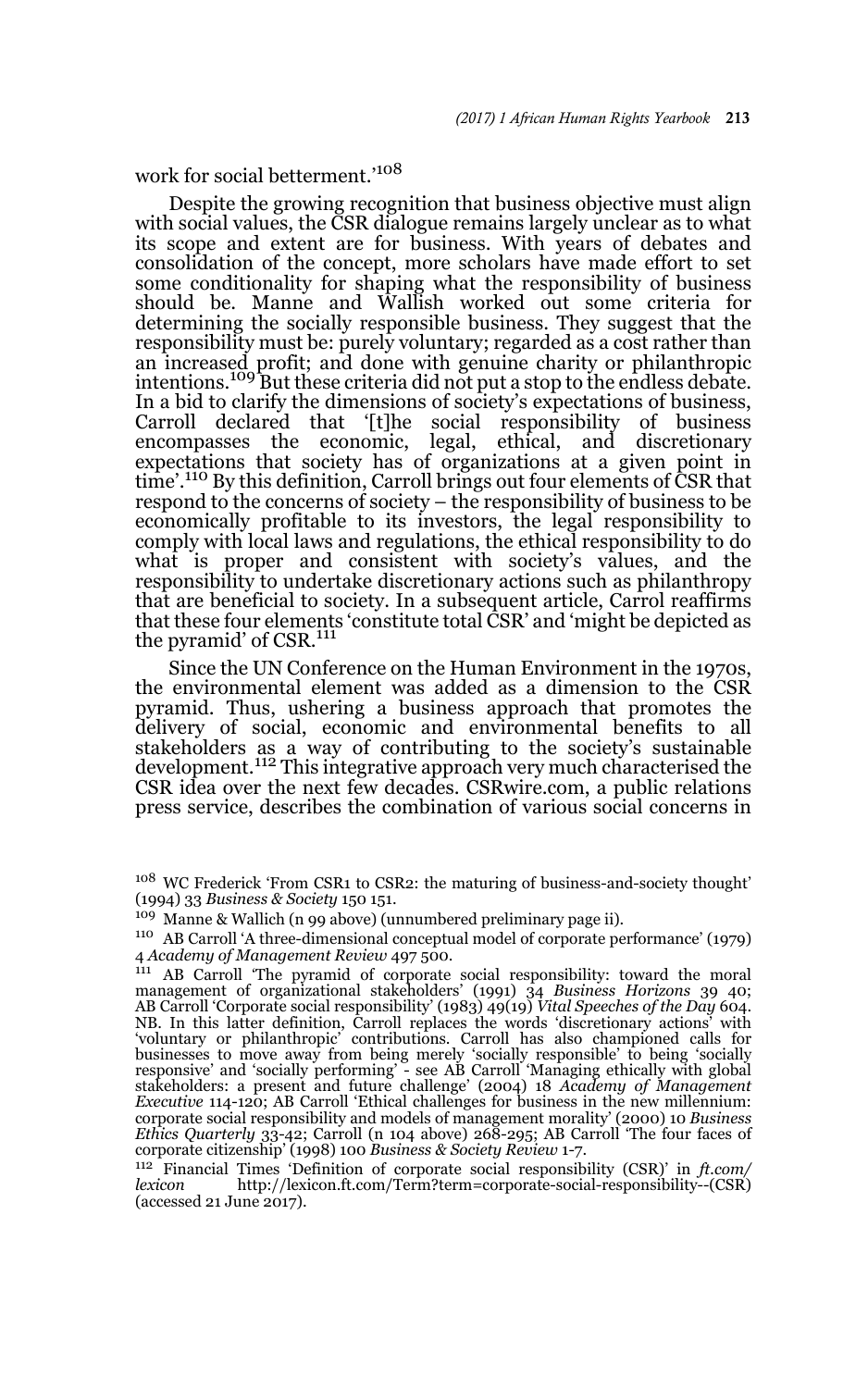the corporation's relations with society as 'an integration of business<br>operations and values'.<sup>113</sup> In 1971, the Committee for Economic Development (CED) observed that the basic purpose of business is 'to serve constructively the needs of society – to the satisfaction of society'.<sup>114</sup>

Apart from the inherent fluctuations in the CSR dialogue, other issues suffice from the definitional conundrum upon which its distinction from CHRR can be articulated. But first, the commonalities. Several threads, definitely, run through the hangers and hooks of CSR that are consistent with the idea of CHRR. There is some consensus on both sides of the argument that: corporations can infringe human rights; corporations should bear some responsibility for ensuring that their business objectives do not transgress the interests and values of society due to their increasing power and influence; and that human rights and the conservation of the environment form part of the common interests and values of society. There is also some understanding that the broader degree of 'stakeholders', as defined by Johnson, includes employees, suppliers, partners, local communities and the state.

However, the greatest denominator between both concepts is the voluntariness element. From the above definitions, it is clear that CSR is more-or-less a company's voluntary, moral or ethical commitment to harmonise its stockholders' interests with those of society. However, this essentially leaves two questions unresolved. First, the definitions do not answer the nagging question of accountability of a corporate entity whose policies and actions (in)advertently violate human rights. What will happen to the corporation that fails, neglects or refuses to discharge its so-called ethical obligations, resulting in human rights harm as was the case in the Piper Alpha disaster?<sup>115</sup> Will it be accountable for its human wrongs? What lesson will each violation serve for future occurrence by other abusive corporate enterprises? Second, the definitions do not conceptualise CSR as a corresponding obligation to respect human rights. If the corporate entity itself can enjoy rights as earlier established, can it not therefore be attributed with the obligation to equally respect the rights of other stakeholders in society? Can the corporation freely act in such a way as to take away the life, human dignity, privacy, the fair working conditions, or the freedom from discrimination of an individual without accountability? These questions remain unsolved by many of the opinions on CSR.

Also, what is even more vague is the convenient use of voluntariness in the CSR dialogue. Assuming this paper adopts the pyramidal CSRstructure suggested by Carroll with the addition of the environmental and human rights dimensions as a basis for linking CHRR to CSR,

<sup>113</sup> CSRwire 'Corporate social responsibility categories' http://www.csrwire.com/ categories (accessed 22 June 2017).

<sup>114</sup> Research and Policy Committee of the Committee for Economic Development *Social responsibilities of business corporations* (1971) 11.

<sup>115</sup> C Woolfson & M Beck 'Corporate social responsibility failures in the oil industry' in Sullivan (n 52 above) 114-117.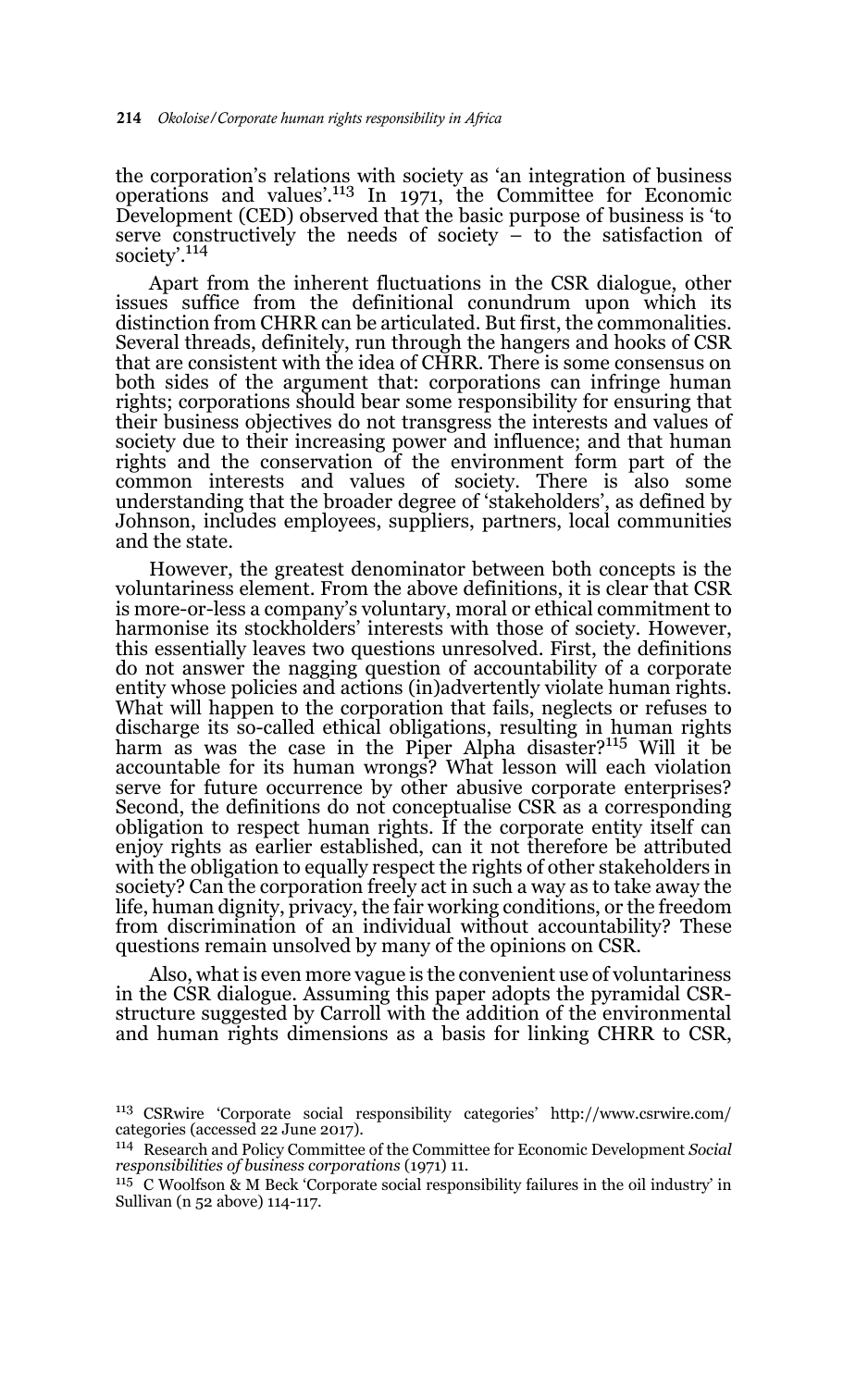Wettstein states that 'human rights have played a very peripheral role<br>overall for the conceptualization of CSR'.<sup>116</sup> Jenkins has similarly identified that CSR is an entirely inadequate response to human rights issues.<sup>117</sup> In truth, companies give different considerations to the various dimensions of their CSR. The corporation's approach to stockholders' profit-making agenda differs considerably from their human rights and environmental responsibilities to society.<sup>118</sup> Whilst they consider stockholders' interests as an 'inalienable right' upon which their survival depends, there seems to be a disproportionate emphasis on the economic, social, environmental and human rights dimensions of their social responsibilities. The latter category becomes mere voluntary obligations.

There is no doubt that the prevailing North-South divide is not without prejudice. The developed states of the Northern hemisphere oppose the idea that corporations should have binding human rights responsibilities because TNCs that have been called out for some of the most vicious human rights violations in Africa are headquartered there. In Eastern Congo, the Canadian-based mining company, Anvil Mining,<br>has been accused of facilitating the massacre of dozens of civilians.<sup>119</sup> In Malawi, Eland Coal Mining – a subsidiary of European-based Independent Oil and Resources - has been cited for forced eviction of local populations and destruction of Malawian farmlands.<sup>120</sup> In Nigeria's Niger Delta, the European oil giant, Royal Dutch Shell Company, is notorious for thousands of oil spillages and complicity in the extrajudicial killings of Ogoni human rights activists.121 The growing resistance to abusive multinational corporations in the mining, pharmaceutical and chemicals industries in the global South is

<sup>117</sup> R Jenkins 'Globalisation, corporate social responsibility and poverty' (2005) 81 *International Affairs* 525; Christian Aid *Behind the mask: the real face of corporate social responsibility* (2004) 2.

<sup>118</sup> Enlazando Alternativas 'Profit before people and human rights: European transnational corporations in Latin America and the Caribbean' [prepared by: B Brennan *et al*] https://www.tni.org/files/download/profitbeforepeople\_0.pdf (accessed 4 July 2017). This report accused the European Union and governments of member states of complicity in violations committed by TNCs.

<sup>119</sup> F Ngugi 'Western multinational corporations are profiting from poor Africans' in *Face2Face* (14 February 2017) https://face2faceafrica.com/article/western-corporations-in-africa (accessed 8 July 2017). M Wagna 'Trading human rights for corporate profits: Global trade policy weakens protections for health, the environment'  $\langle \text{http://www.reimagine:prog}/\text{node}/\text{219} \rangle$  (accessed 6 July 2017) (says that the United States and other countries relinquish the power to protect human rights 'when doing so would interfere with corporate profits').

<sup>120</sup> K Hodal 'Mining in Malawi brings forced evictions and ruined crops, report says' *The Guardian* 27 September 2016 https://www.theguardian.com/global-development/ 2016/sep/27/mining-malawi-brings-forced-evictions-ruined-crops-human-rights-

watch-report-says (accessed 29 June 2017); Human Rights Watch '"They destroyed everything": Mining and human rights in Malawi' 27 September 2016 https:// www.hrw.org/report/2016/09/27/they-destroyed-everything/mining-and-humanrights-malawi (accessed 4 July 2017).

<sup>121</sup> Wettstein (n 116 above) 742; Centre for Constitutional Rights 'Corporate human rights abuse' 4 https://ccrjustice.org/sites/default/files/assets/files/CCR\_Corp.pdf (accessed 8 July 2017).

<sup>116</sup> F Wettstein 'CSR and the debate on business and human rights: bridging the great divide' (2012) 22 *Business Ethics Quarterly* 739 746.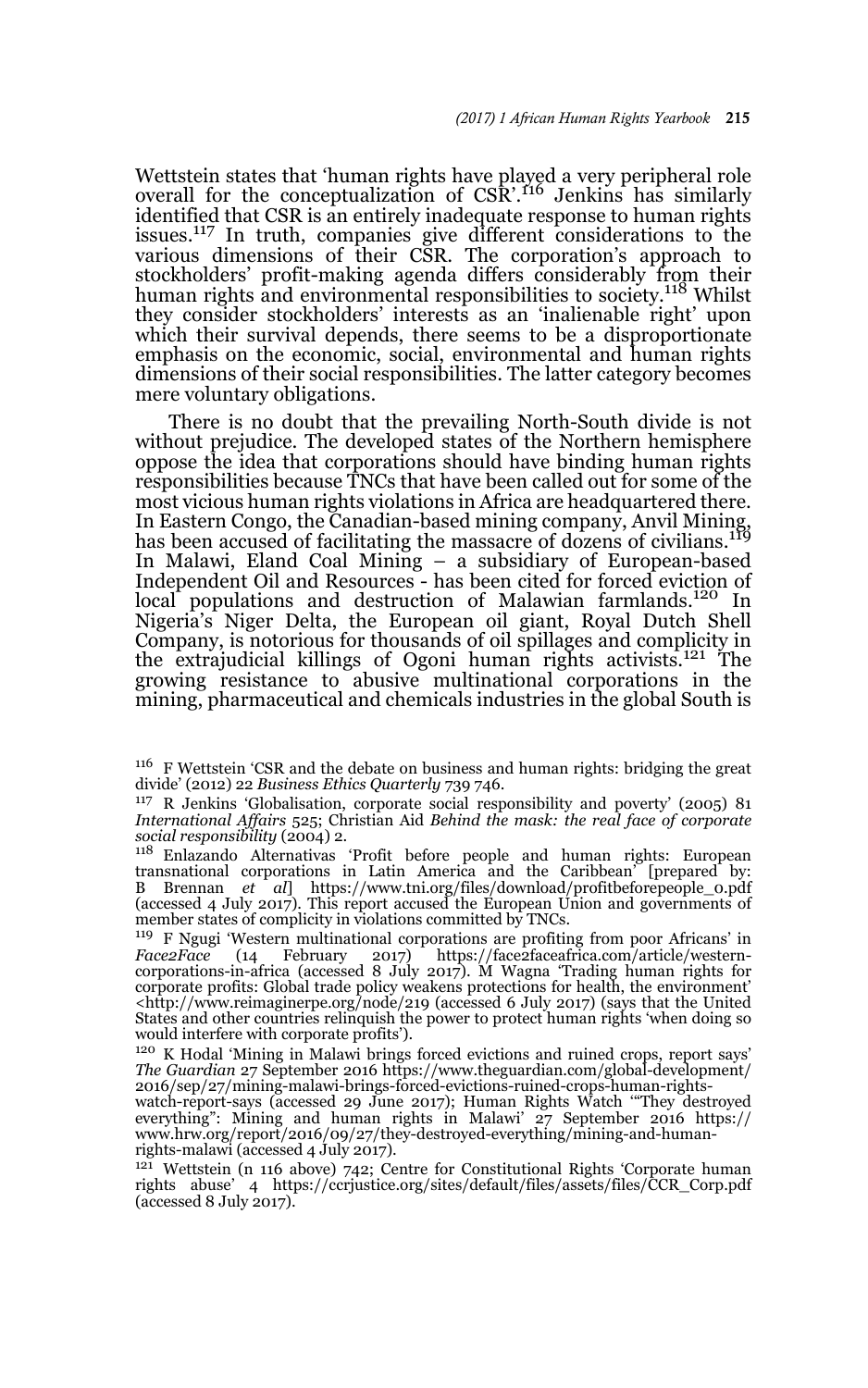precipitating a construction of corporate responsibility under domestic and international law different from CSR. Southern scholars contend that since human rights are legally guaranteed and enforceable against violators, then the responsibility for corporate wrongs must ultimately lead to accountability.

The divergence on corporate responsibility is just one aspect of the conceptual divide. There is another category of scholars who are utterly opposed to the notion altogether that businesses should have any responsibilities beyond those accruing to their primary stockholders. From these opponents have come a backlash to the theorisation of business responsibility to society, arguing dismissively that the idea of business responsibility is analytically loose, lacks rigor, and nothing short of the 'preaching of pure and unadulterated socialism'.<sup>122</sup> They argue that the idea of business responsibility is pure rhetoric that is antithetical to the ideals of a free society. Friedman, for example, emphatically berates that '[w]hen I hear businessmen speak eloquently of the "social responsibility of businesses in a free-enterprise system", I am reminded of … unwitting puppets of the intellectual forces that have been undermining the basis of a free society these past decades.<sup>'123</sup> To him, only individuals and corporations have responsibilities; '"business" as a whole cannot be said to have responsibilities, even in this vague sense.'<sup>124</sup>

Despite Friedman's deep disagreement, his distinction between business and corporate responsibility aligns with this paper's analysis, and much of his reservations may not easily be categorised as misplaced. His position that CSR is fraught with ambiguity and looseness appears justified. Indeed, as he queried elsewhere, if businesses do have responsibilities, 'how are they to know what it is?'. $125$  As it stands, the above CSR definitions do not seem to clarify with certainty what those responsibilities are. Are the responsibilities managerial (that is, to meet profit expectations of investors), socioeconomic (that is, to act consistently with the objectives and values of society which vary from society to society), legal (that is, to merely meet the legal conditions for their functioning) or discretionary? If they are discretionary, is it in the sense of pursuing philanthropic ends or complying with human rights obligations?

As seen from the incoherence and overly broad attributions to the concept, CSR does not clearly align human rights standards as an integral part of business operations. The emphasis on discretion over and above obligation essentially deviates from the human rights principle that breaches of human rights standards will give rise to redress and accountability.

<sup>&</sup>lt;sup>122</sup> M Friedman 'Legitimacy and responsibility: the social responsibility of business is to increase its profits' in RF Chadwick & D Schroeder (eds) *Applied ethics: critical concepts in philosophy* Vol 5 (2002) 57 (extracted from *The New York Times Magazine* 13 September 1970).

<sup>123</sup> As above; M Friedman 'Capitalism and freedom: fortieth anniversary edition' (2009) 135.

 $124$  Friedman (n 122 above) 57.

<sup>125</sup> Friedman (n 123 above) 133.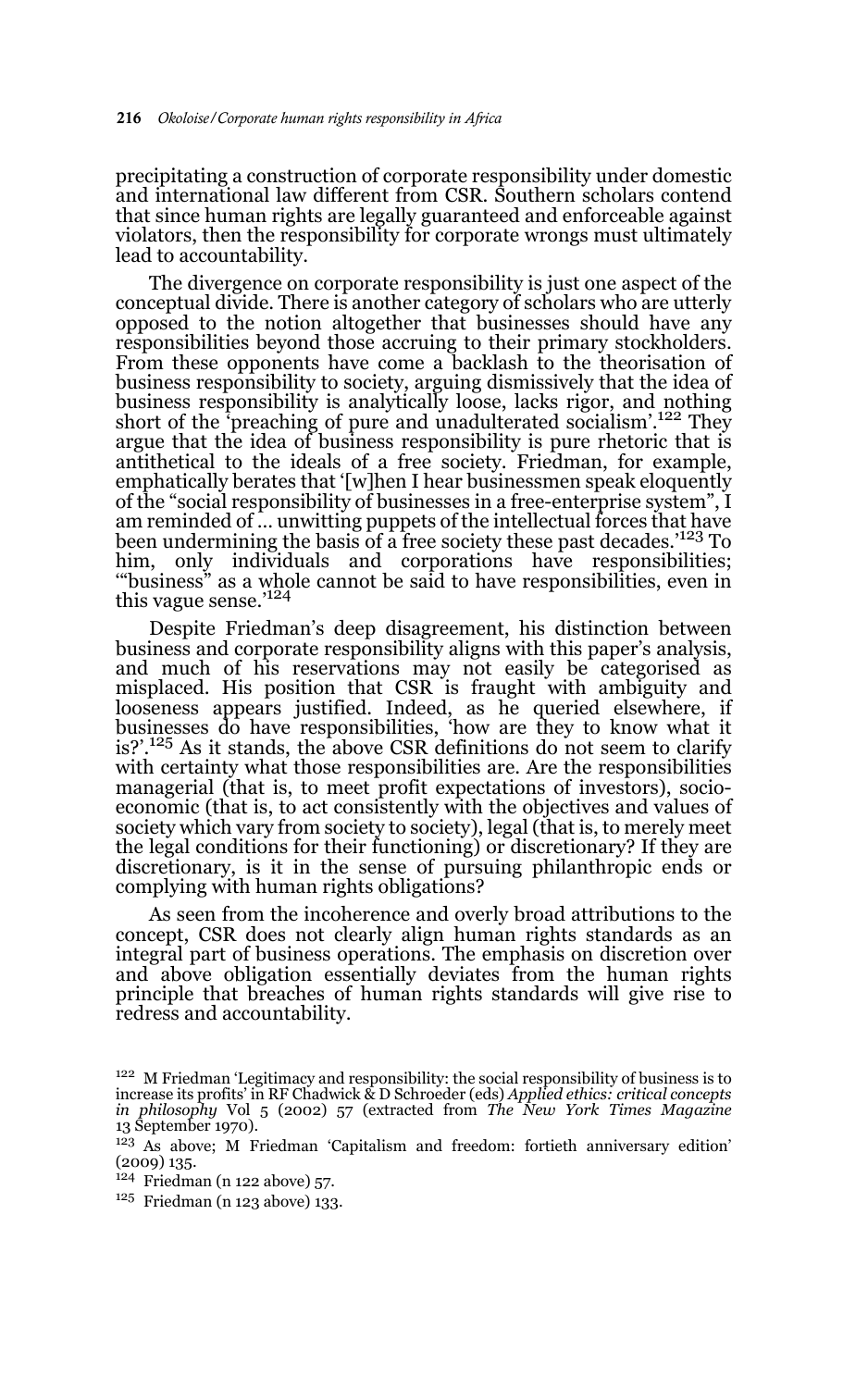# **4 CORPORATE RESPONSIBILITY NECESSITATES ACCOUNTABILITY**

Surely, within the context of human rights, any idea of responsibility that deviates from answerability as an ultimate end of justice is no responsibility at all. If the protection of the individual is truly the focus of international human rights law, then no category of violators, especially corporate violators, should be allowed to fly below the accountability radar. Given the events in many parts of the world that show that corporations have been involved in adverse human rights impacts, there is sufficient basis to demand that they be answerable for<br>abuses for which they have been identified.<sup>126</sup> Human rights principles are not cast in stone such that they cannot respond to the exigencies of evolving corporate infractions. They are dynamic and adaptive; and they demand progressive interpretation from local and international tribunals as well as scholars for their full realisation.

The Universal Declaration recognises the imperative of a wholistic human rights regime that responds to and prevents human rights violations by all; and that is why it requires not just individual or states but every organ of society to respect them. Being 'a common standard of achievement for all mankind',127 and notwithstanding its nonbinding character, all other standards must meet its humanistic aspirations. The call for corporate accountability is neither utopian nor inconsistent with the Declaration's sacrosanct objective. To realise the corporate accountability objective, both hard and soft measures may prove to be useful, and voluntary as well as binding obligations may be ideal in this regard. But room for their coherent utilisation will first need to be created. The UNGPs, unfortunately, do not seem to make ample room for such complementarity. By creating elusive distinctions, using weak language, and pulling the essential legal roots of human rights off the corporate responsibility discourse, the UNGPs substantially twist the business and human rights debate from a victimcentred one, and far from the realm of business accountability. In many ways, it advances greater business interests than it does the individual's.

Internationalising CSR through the UNGPs work at cross-purposes with the international human rights regime and significantly weaken its objective towards protecting and realising fundamental human<br>interests.<sup>128</sup> The goal should not be merely to have in place a regime of global governance for corporations. Rather, it must be to ensure that such regime functions 'in a normatively desirable way, that is, in

- <sup>127</sup> Universal Declaration Preamble.
- $128$  Deva & Bilchitz (n 67 above) 3.

<sup>&</sup>lt;sup>126</sup> S Khoury & D Whyte 'How human rights law has been used to guarantee corporations a "right to profit"' (15 March 2017) https://theconversation.com/how-human-rights-law-has-been-used-to-guarantee-corporations-a-right-to-profit-74593 (accessed 28 June 2017).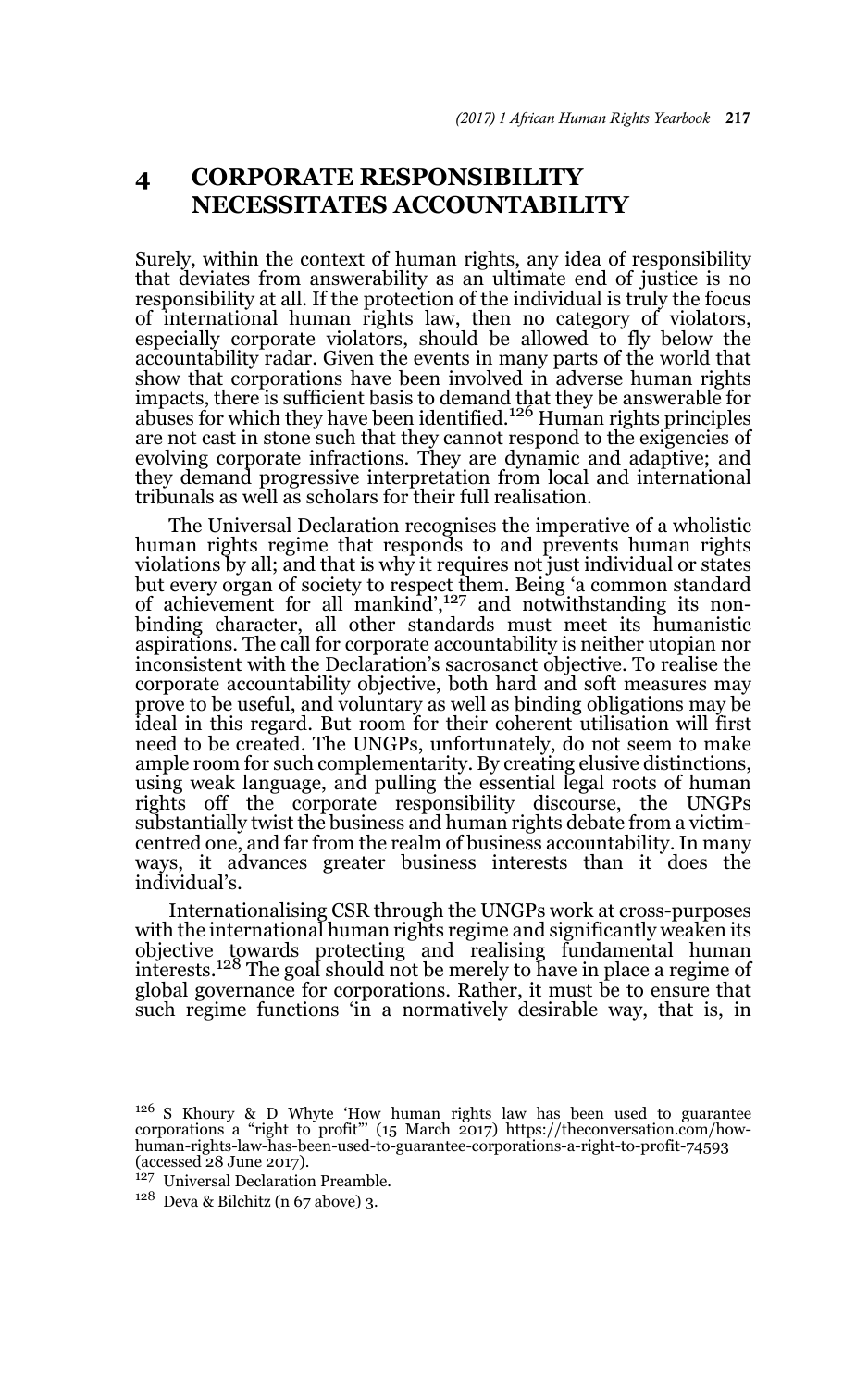accordance with the values and principles underlying international<br>human rights.'<sup>129</sup> That is not to say that corporations may not voluntarily employ CSR as a complementary catalyst to further close-up the governance gaps. Their failure to do so should not, however, prevent underlying corresponding obligations that operate in human rights instruments from applying to them.

So far, the UN Draft Norms may have been the only assemblage of standards to have come close to holding abusive corporations accountable for human rights infractions. They stipulate that TNCs and other businesses 'have the obligation to promote, secure the fulfilment of, respect, ensure respect of, and protect human rights recognized in international as well as national law.'130 However, this prescription of business responsibility has been sternly criticised by prominent scholars from the global North including Ruggie: for directly applying human rights obligations to companies;<sup>131</sup> and for equating the responsibility of states with that of business entities.

There is no doubt that the power and influence of corporations and their potential for perpetrating abuse make them 'informal' dutybearers under the international human rights regime. This, however, does not ostensibly place corporate enterprises on the same pedestal as the state.<sup>132</sup> The general acknowledgement is that states remain primarily liable for human rights promotion, protection and fulfilment. They however do not bear responsibility for infractions directly committed by companies. Their liabilities lie in their failure to properly regulate potential harmful conduct. Corporate enterprises remain liable for any adverse human rights impacts they create. Illustratively, a company can be held liable for violating the Bill of Rights under the South African Constitution due to the duty imposed by each right.<sup>133</sup> Equally, in a state like Benin where international law applies directly, every right established under a ratified international instrument imposes a duty of observance that is binding not only on the state but also on individuals and juristic persons.134 In such cases, corporate responsibility and accountability are undisputable. As has been stated above, a distinction however must be made between the obligation to respect human rights and its enforcement. In dualist states, legislation maybe required for the domestic enforcement of international human rights law.

 $129$  Deva & Bilchitz (n 67 above) 2.

<sup>130</sup> UN Draft Norms para 1.

 $131$  Černič (n 3 above) 20; Ruggie (n 73 above) 827.

<sup>132</sup> Černič (n 3 above) 13; MT Kamminga 'Corporate obligations under international law' (2004) Submission to the Office of the United Nations High Commissioner for Human Rights 6.

<sup>133</sup> n 80 above.

<sup>134</sup> Articles 34 & 147 of the Constitution of the Republic of Benin 1990.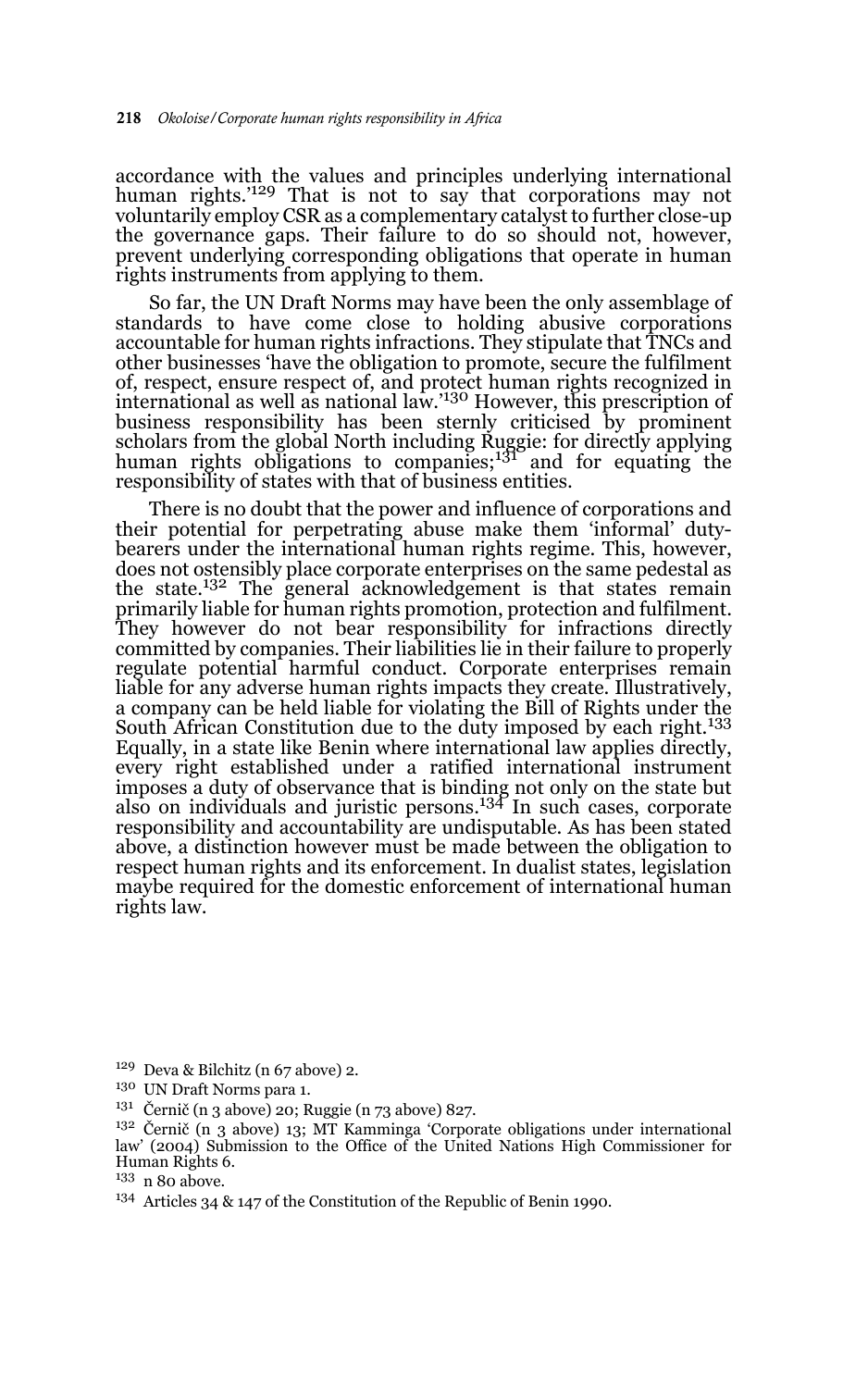### **5 CONCLUSION**

It must be acknowledged that the international human rights regime falls substantially short of fulfilling its objective of protecting human rights and fundamental freedoms. Its continuing inability to achieve consensus on corporate accountability for human rights violations significantly frustrate victims' hope of supranational redress in instances where domestic judicial systems fail. Domestic law similarly falters in its ability to regulate both local and transnational corporate actors. The inadequacies of both levels of governance (in)advertently appropriate to corporations, power without responsibility, and the liberty to violate individuals and ravage peoples unimpeded. Weak institutions and poor regulatory governance in the Third World, notably in Africa, make corporate human rights violations a recurring phenomenon. Persisting North-South divides do not assuage victims of egregious corporate violations; and the status quo, indeed, only favours the oppressor.

On the flip side, Africa's position on the legal basis of corporate human rights responsibility is far from being imprecise. The African human rights and bourgeoning criminal justice systems provide a background for conceptualising corporate responsibility in Africa differently. African human rights instruments emphasise the protection of individual and group concerns, and recognise that rights are underpinned by duties. More so, the recognition of corporate criminal responsibility in Africa amidst the persisting debates at the international level further clarifies Africa's quest to close its accountability deficit. These mark important points of engagement in the CHRR discourse, and are indicative of the growing acceptance on the continent that corporate responsibility should ultimately lead to legal answerability. This also shows Africa's preparedness to depart from a blind allegiance to non-African perspectives on contentious issues, in order to accomplish a broader and more comprehensive regime of accountability and social justice on the continent.

Given the seeming consensus that corporations should, indeed, bear some degree of responsibility, it is long past the time for human rights to cease to be used as 'a political tool in the legitimation of highly diverse political acts on the part of the ruling actors on national and world stages'.<sup>135</sup> States and scholars must put aside ideologically twisted conceptualisations, and place at the core of every human rights debate the individual's fundamental interests. The legal protection of rights imposes an implied duty of observance on all – individuals, groups, companies and the state – domestically and internationally without exceptions. Therefore, for corporate objectives to be justified in law or on the basis of social expectations, they must be consistent with internationally recognised human rights principles; and the breach of these must give rise to accountability. While voluntary commitments by corporate businesses to respect human right are welcome developments, their absence should not diminish the obligation to

 $135$  Flere (n 46 above).